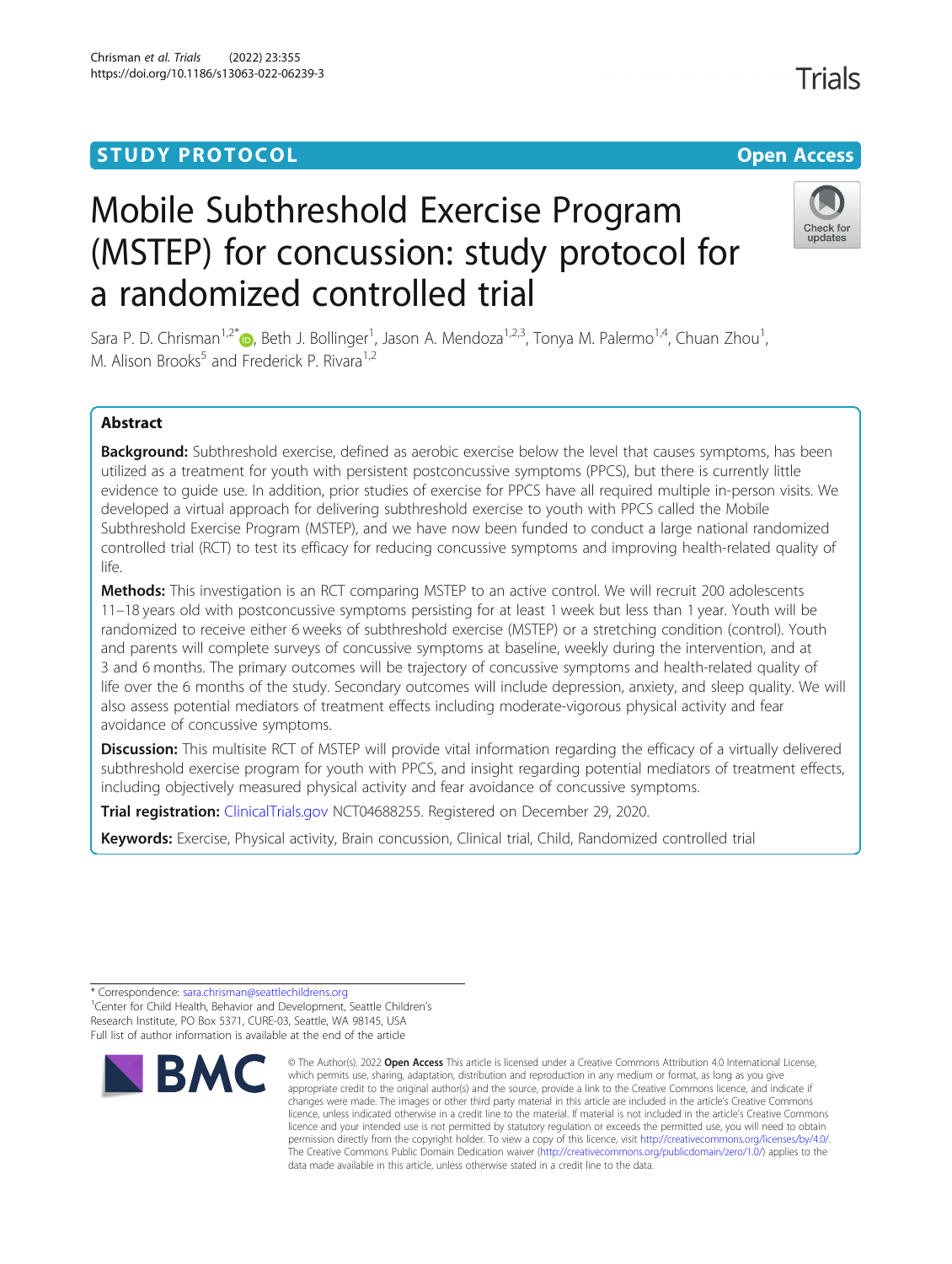#### Administrative information

Note: the numbers in curly brackets in this protocol refer to SPIRIT checklist item numbers. The order of the items has been modified to group similar items (see [http://www.equator-network.org/reporting-guidelines/](http://www.equator-network.org/reporting-guidelines/spirit-2013-statement-defining-standard-protocol-items-for-clinical-trials/) [spirit-2013-statement-defining-standard-protocol-items](http://www.equator-network.org/reporting-guidelines/spirit-2013-statement-defining-standard-protocol-items-for-clinical-trials/)[for-clinical-trials/](http://www.equator-network.org/reporting-guidelines/spirit-2013-statement-defining-standard-protocol-items-for-clinical-trials/)).

| Title {1}                                                  | Mobile Subthreshold Exercise Program<br>(MSTEP) for Concussion: Study protocol<br>for a randomized controlled trial                                                                                                                                                                                                                                                                                                                                                                                                                                                                                                  |
|------------------------------------------------------------|----------------------------------------------------------------------------------------------------------------------------------------------------------------------------------------------------------------------------------------------------------------------------------------------------------------------------------------------------------------------------------------------------------------------------------------------------------------------------------------------------------------------------------------------------------------------------------------------------------------------|
| Trial registration {2a and 2b}.                            | ClinicalTrials.gov, NCT04688255.<br>Registered on December 29, 2020                                                                                                                                                                                                                                                                                                                                                                                                                                                                                                                                                  |
| Protocol version {3}                                       | December 9, 2021.                                                                                                                                                                                                                                                                                                                                                                                                                                                                                                                                                                                                    |
| Funding {4}                                                | This work was made possible by a<br>grant from the NICHD, R01HD094722                                                                                                                                                                                                                                                                                                                                                                                                                                                                                                                                                |
| Author details {5a}                                        | Sara PD Chrisman <sup>1,2</sup><br>Beth J Bollinger <sup>1</sup><br>Jason A Mendoza <sup>1-3</sup><br>Tonya M Palermo <sup>1,4</sup><br>Chuan Zhou <sup>1</sup><br>M. Alison Brooks <sup>5</sup><br>Frederick P Rivara <sup>1,2</sup><br><sup>1</sup> Seattle Children's Research Institute,<br>Center for Child Health, Behavior and<br>Development<br>University of Washington, Department<br>of Pediatrics<br><sup>3</sup> Fred Hutchinson Cancer Research<br>Center<br><sup>4</sup> University of Washington, Department<br>of Anesthesiology and Pain Medicine<br><sup>5</sup> University of Wisconsin, Madison |
| Name and contact information<br>for the trial sponsor {5b} | Sponsor/ Investigator:<br>SPD Chrisman, MD MPH<br>Center for Child Health, Behavior and<br>Development<br>Seattle Children's Research Institute,<br>CURE-03, 1920 Terry Avenue, PO Box<br>5371<br>Seattle, WA 98145-5005<br>sara.chrisman@seattlechildrens.org<br>206-484-2133                                                                                                                                                                                                                                                                                                                                       |
| Role of sponsor {5c}                                       | The sponsor for this study is the NIH<br>who will have no involvement in the<br>data analysis, interpretation or<br>reporting of results.                                                                                                                                                                                                                                                                                                                                                                                                                                                                            |

# Introduction

#### Background and rationale {6a}

Approximately 1.9 million youth sustain a concussion each year [[1\]](#page-11-0), and up to 30% experience persistent postconcussive symptoms (PPCS) such as headache, dizziness, and difficulty focusing that continue for weeks or months [\[2](#page-11-0)–[5](#page-11-0)]. PPCS results in greater utilization of subspecialty care and can impact immediate and long-term social development, cognitive function, and academic success [[6](#page-11-0)]. Individuals with PPCS often have increased symptoms when engaging in physical activity, and such exertional symptoms can lead to avoidance of physical activity and subsequent disability [\[6](#page-11-0)]. Research, including our own work, has examined potential benefit of subthreshold (or rehabilitative) exercise  $[7-17]$  $[7-17]$  $[7-17]$ , with the hypothesis that exercise performed below the threshold that results in symptoms will facilitate recovery. Several randomized controlled trials (RCTs) have been conducted using exercise to treat youth with concussion, showing significant benefit of exercise compared to control  $[8, 9, 11]$  $[8, 9, 11]$  $[8, 9, 11]$  $[8, 9, 11]$  $[8, 9, 11]$ , but all have required weekly inperson visits, which impedes access for many youth, particularly rural or underserved youth [\[18](#page-12-0)–[23](#page-12-0)]. Delivery of physical activity (PA) interventions virtually can help to transcend geographic barriers, thereby improving access [\[24](#page-12-0), [25\]](#page-12-0).

Prior human and animal research suggests that postconcussion exertional symptoms may result from dysfunction of cerebral autoregulation, causing transmission of systemic hypertension to the cerebral space [[18](#page-12-0)–[20](#page-12-0)]. Rehabilitative exercise is designed to retrain the body's physiologic response to exercise, such that an individual is no longer experiencing symptoms with physical activity. In addition, research with rodent models has shown that exercise in the subacute time period following brain injury (> 1 week) increases angiogenesis and concentrations of neurotrophins such as Brain-derived neurotrophic factor (BDNF), which are thought to act as mediators of recovery [\[26](#page-12-0)–[28\]](#page-12-0). Parallel research with humans has found increased cerebral blood flow during exercise [\[29\]](#page-12-0), and associations between aerobic exercise participation and improved cognition in older adults [\[30,](#page-12-0) [31\]](#page-12-0). In our pilot work [\[16\]](#page-12-0), we found youth with PPCS had a median moderatevigorous physical activity (MVPA) per day of only 14 min at baseline (measured using accelerometry with hipmounted ActiGraph GT3X), despite having previously been athletes. This is in contrast to NHANES (National Health and Nutrition Examination Survey) reported average MVPA for US adolescents of 20–45 min per day [[32\]](#page-12-0), and guidelines from the US Physical Activity Guidelines Advisory Committee [[33](#page-12-0)] recommending 60 min of MVPA per day for youth. We thus hypothesize that increases in MVPA in part may mediate the improvement in concussive symptoms seen secondary to a rehabilitative exercise approach (Fig. [1\)](#page-7-0).

We also have noted improvement in psychologic factors such as fear avoidance following subthreshold exercise in our prior trials [[16](#page-12-0), [17](#page-12-0)], a unique finding given that research on exercise as a treatment for PPCS has primarily focused on physiologic change rather than psychological factors [[18\]](#page-12-0). Fear avoidance is a concept that has been used to understand the development and perpetuation of chronic pain in adults and youth  $[34-36]$  $[34-36]$  $[34-36]$  $[34-36]$  $[34-36]$ . According to fear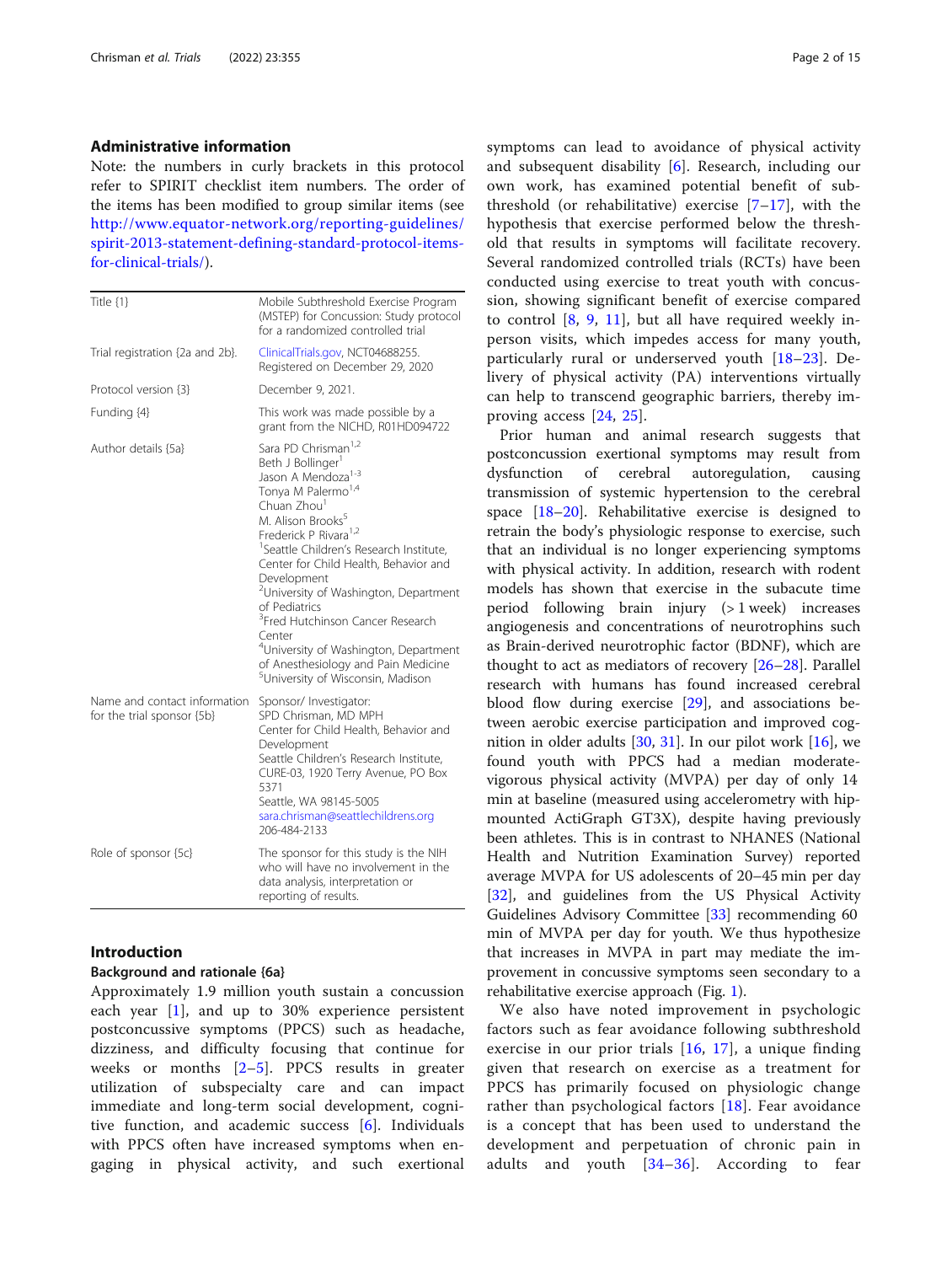avoidance models, individuals experiencing pain can develop high levels pain-catastrophizing, or a tendency to magnify and ruminate on the potential threat associated with pain and discomfort, leading to feelings of helplessness [[37](#page-12-0)]. Pain-catastrophizing provokes a fear of anticipated pain, avoidance of activities that might cause pain, and ultimately inactivity and dysfunction. We have applied this model to concussion [\[16,](#page-12-0) [17](#page-12-0)], theorizing that individuals with concussion may become fearful that any discomfort during PA is indicative of worsening injury, and begin to avoid all PA. Avoiding all PA then creates functional disability, as youth develop neurophysiologic changes due to lack of movement [[38](#page-12-0)], and secondary mood symptoms due to the disconnection from their normal activities (e.g., school and sports) and peers [\[6\]](#page-11-0). Our pilot data indicated declines in fear avoidance that parallel declines in concussive symptoms [\[16\]](#page-12-0).

We also frame our understanding of the pain experience using the biopsychosocial model, which posits that an individual's experience of symptoms such as pain is influenced by a complex array of psychosocial factors, particularly individual characteristics (such as gender) and parent and family behaviors [\[39](#page-12-0), [40\]](#page-12-0). It is thus essential that we explore potential differential response to a rehabilitative exercise intervention in view of these factors. We have made efforts to include sex in our analytic models, as females are diagnosed with concussions more frequently than males playing the same sport  $[41, 42]$  $[41, 42]$  $[41, 42]$  and are more likely than males to experience PPCS [[43](#page-12-0)–[46](#page-12-0)], but males have greater responses (i.e., increases in MVPA) to exercise interventions when utilized in contexts such as obesity [[47,](#page-13-0) [48\]](#page-13-0). No prior studies of rehabilitative exercise interventions for concussion have examined differential effects by sex [\[18,](#page-12-0) [19,](#page-12-0) [21](#page-12-0), [23,](#page-12-0) [49](#page-13-0)]. Parental behavior should also be considered, as parents play an important role in the social context of pain and discomfort, and parental concern about the potential danger associated with pain can increase the likelihood of youth concern [[50\]](#page-13-0). Research suggests that parental protective or solicitous behavior (such as paying greater attention to a child due to pain) is associated with impairments in function [[51](#page-13-0)–[53](#page-13-0)]. It is critical to account for biopsychosocial factors in our analysis and specifically explore whether sex or parental protectiveness result in differential responses to rehabilitative exercise for PPCS.

In sum, we are undertaking a large multisite RCT of a virtually delivered subthreshold exercise program (MSTEP) to treat youth with PPCS. We will also test an innovative conceptual model to explain the MSTEP treatment effect, including both physiologic and psychological mediators (Fig. [1\)](#page-7-0). Sustained increases in heart rate due to MVPA produce increased cerebral perfusion [\[54](#page-13-0)], which might underlie decreased symptoms and improved function. Encouraging youth to exercise despite fears of exacerbating symptoms could also result in lessened activity avoidance, thus improving function [\[55](#page-13-0)]. Given the influence of parent and family factors, we will also assess the role of parental behavior in shaping youth response to the intervention.

#### Objectives {7}

The goal of this study is to assess the efficacy of a virtually delivered subthreshold exercise program (MSTEP) for treating youth with PPCS. We will test the effect of 6 weeks of MSTEP on trajectory of concussive symptoms and health-related quality of life (HRQoL) 6 months after study entry compared to youth in an active control group (stretching). We will also examine mediation of treatment effects by changes in physiologic mediators (MVPA) and psychological mediators (fear avoidance of concussive symptoms).

The primary hypothesis of this RCT is that MSTEP will improve outcomes (concussive symptoms and HRQoL) in youth with concussion compared to a control intervention. We further hypothesize that improvements in outcomes due to MSTEP will be mediated by increases in aerobic activity (i.e., MVPA) and decreases in fear avoidance of concussive symptoms.

#### Trial design {8}

Youth with PPCS will be randomized to 6 weeks of either MSTEP (a virtually delivered subthreshold exercise program) or an active control (stretching). This is a superiority trial, testing whether MSTEP is superior to the active control. Randomization will be allocated 1:1 to MSTEP and control, stratified by severity of concussive symptoms and sex at birth. Data will be collected at baseline, weekly during the intervention and at 6 weeks, 3 months, and 6 months.

# Methods: participants, interventions, and outcomes

#### Study setting {9}

Subjects will be recruited from pediatric subspecialty clinics in Sports Medicine and Rehabilitation Medicine in Seattle, WA, and Madison, WI, in the USA. In addition to those two locations, multiple avenues will be utilized for broader national recruitment including clinician referral and online advertisement.

## Eligibility criteria {10} Inclusion criteria

- (1) 11–18 years old
- (2) Concussion occurring 1 week to 12 months prior to the start of the study and diagnosed by a clinician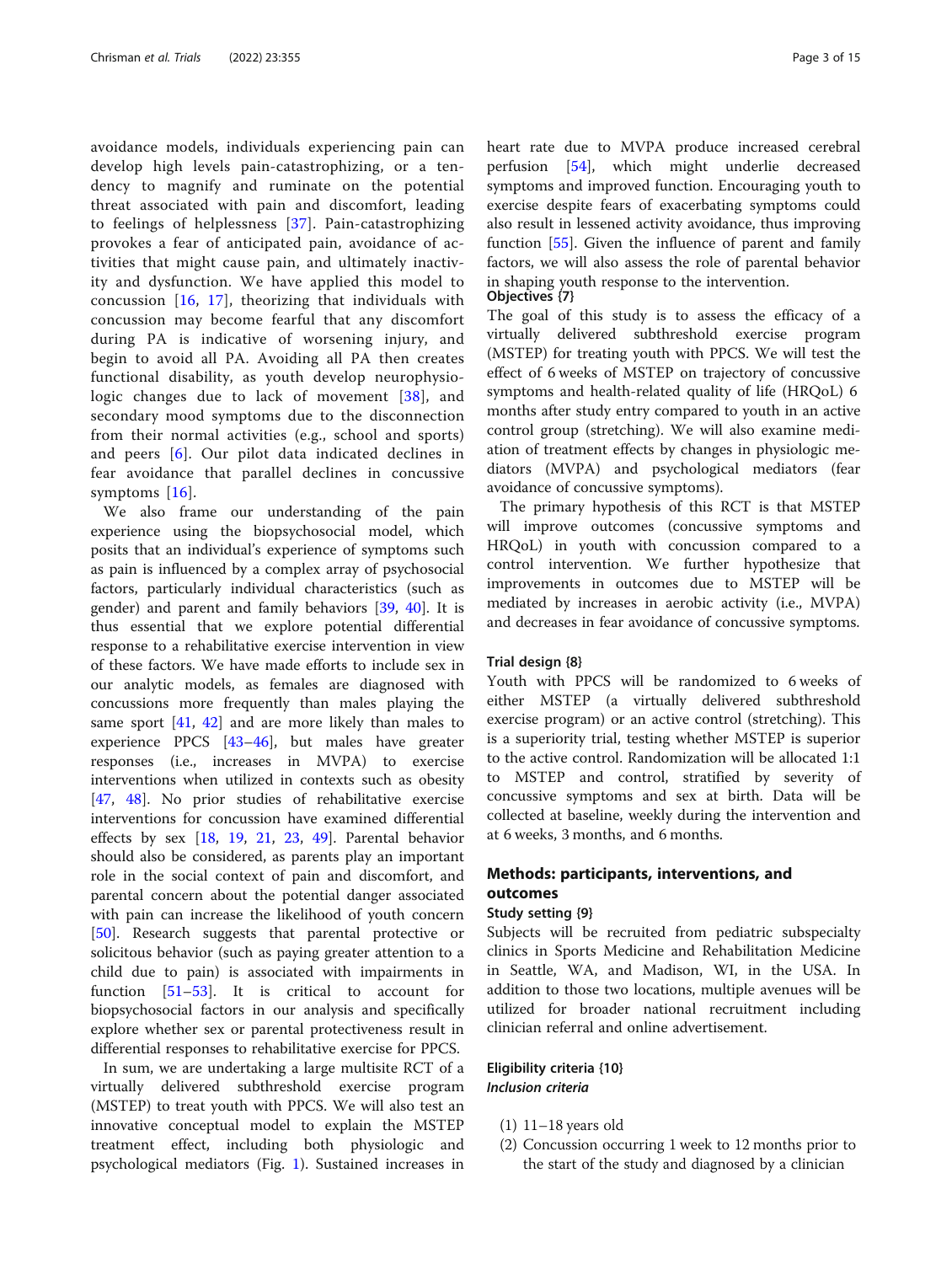trained in concussion management consistent with the 2017 Berlin consensus definition of concussion ("A traumatic brain injury, induced by biomechanical forces")

(3) Continuing to exhibit at least 3 symptoms at baseline with a total score on the Health and Behavior Inventory (HBI) of at least 10

#### Exclusion criteria

- (1) Youth not fluent in English or at least one parent not fluent in English or Spanish
- (2) Other injuries or medical conditions in addition to concussion that prompted a clinician to recommend against MVPA
- (3) Youth who indicate they are completing an average of 30 min per day or greater of physical activity that increases their heart rate (indicative of a minimal need for a physical activity intervention)
- (4) Youth who are engaging with a physical therapist to increase aerobic activity
- (5) Youth who have been fully cleared for sport

# Who will take informed consent? {26a}

Research coordinators will obtain verbal consent from parents and youth via phone or video conferencing using a standardized interview documenting risks and benefits of the study. Parents and youth will document consent by electronically signing parent permission and assent or consent forms. All procedures have been approved by the Seattle Children's Institutional Review Board.

# Additional consent provisions for collection and use of participant data and biological specimens {26b}

Not applicable as biologic specimens are not collected for this study.

#### Interventions

#### Explanation for the choice of comparators {6b}

We have developed a novel approach to deliver a subthreshold exercise intervention to youth with concussion (Mobile Subthreshold Exercise Program, MSTEP) that utilizes video conferencing software and personal fitness devices such that the intervention can be delivered completely remotely. We will compare this intervention to an active control (stretching) to ensure engagement with the study by control participants.

# Intervention description {11a}

#### Mobile-delivered subthreshold exercise (MSTEP)

The MSTEP intervention consists of aerobic exercise delivered at a subsymptom level (i.e., an intensity that does not provoke symptoms) and then is slowly advanced over a period of 6 weeks. Exercise engagement is supported by (1) video conferencing weekly with health coaches to set goals and (2) physical activity trackers to measure activity level and heart rate (Fitbit). Youth will be instructed to exercise at home daily with an initial goal of achieving light physical activity (LPA) for 10 min per day with a heart rate (HR) of 120 beats per minute (bpm). They will be asked to guide the intensity of their exercise using symptoms, decreasing the intensity of exercise sessions if symptoms worsen. Intensity will be advanced as tolerated until they are achieving MVPA, at HRs of 140–150 bpm. Youth who are not experiencing symptoms will be advanced in their HR goals by 10 bpm every few days, until they reach a HR goal of 140–150 bpm. Once they are able to tolerate PA at 140–150 bpm for 10 min, they will be advanced in duration until meeting minimum US recommendations for daily MVPA, 60 min/day [[33](#page-12-0)], after which they will be encouraged to exercise ad libitum above 60 min/day of MVPA. Participants will be allowed to choose the type of exercise, and examples will be provided as needed. They will also continue to receive usual care from their concussion providers. We have piloted these methods previously, finding excellent feasibility and acceptability [[17](#page-12-0)].

# Active control (stretching)

We chose to utilize an active control to (1) provide a measure of blinding (participants will be told they will receive one of two exercise interventions) and (2) improve retention in the control group. Control subjects will be provided a series of stretching exercises, which will also advance throughout the 6 weeks. Subjects will initially be given two stretches, primarily focused on the neck and upper back (e.g., cervical retraction, scapular retraction). Additional stretches will be added through weekly discussions with the health coach if subjects are successfully tolerating and completing initial stretches, adding approximately one new stretching exercise per week. Control subjects will also continue to receive usual care from their concussion providers. We have also successfully piloted this approach previously [\[16](#page-12-0)].

# Criteria for discontinuing or modifying allocated interventions {11b}

Youth will be free to discontinue participation at any time. We do not have criteria for investigator initiated discontinuation of treatment.

# Strategies to improve adherence to interventions {11c} Frequent contact with study staff via video conferencing

Youth in both groups will be contacted by the research staff weekly via HIPAA-compliant video conferencing to discuss barriers and facilitators to completing exercises,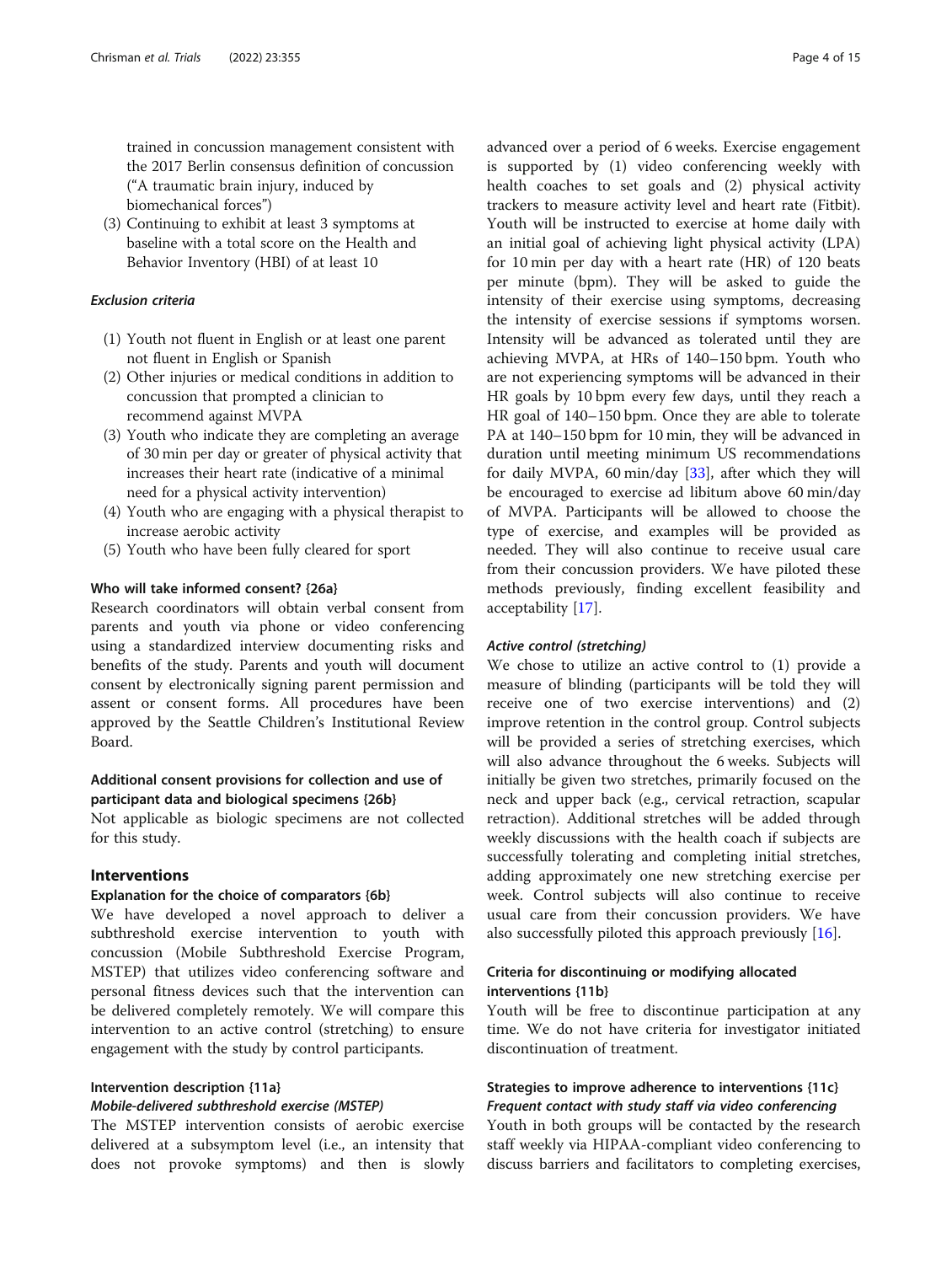and assess frequency and severity of symptoms. The use of video conferencing was successful as a means of enhancing participant engagement in our prior studies in which we retained > 90% of intervention and control participants to 12-month follow-up [[56](#page-13-0)].

#### Use of physical activity trackers

Utilizing the Fitbit provides participants with a visible cue to gauge their progress towards their activity goals (heart rate and duration). Prior studies have suggested that the use of PA trackers results in increased physical activity, particularly when paired with study staff contact [\[57](#page-13-0), [58\]](#page-13-0).

#### Self-report of exercise frequency to increase monitoring

Participants in both arms will complete daily surveys regarding days of exercise completed per week to both provide a prompt to complete exercises and measure fidelity to intervention arm.

#### Visual cues

Youth in both arms will be provided a water bottle with the study logo and a calendar with their daily schedule as reminders to complete their exercise program.

# Relevant concomitant care permitted or prohibited during the trial {11d}

Participants in both arms will continue to receive usual care from their concussion provider.

#### Provisions for post-trial care {30}

No post-trial care is provided.

Outcomes {12} Primary outcome measures

Concussive symptoms Concussive symptoms will be measured using the Health Behavior Inventory (HBI). The HBI is a component of the NIH common data elements (CDEs) for research on concussion [\[59](#page-13-0), [60](#page-13-0)], and is also contained in the Sport Concussion Assessment Tool-5 Child Version (Child-SCAT5) [\[61](#page-13-0)]. It is a 20-item instrument that measures postconcussive symptoms on a 4-point Likert scale, yielding scores in somatic and cognitive domains demonstrated by factor analysis to be robust across raters and time (Cronbach's alpha =  $0.85-0.94$ ) [[62](#page-13-0)]. The HBI has demonstrated validity and reliability among adolescents and individuals with mild TBI  $[62-66]$  $[62-66]$  $[62-66]$ . Higher scores indicate greater severity. HBI will be assessed at baseline, weekly during the intervention period (6 weeks) and at 3 months and 6 months (9 time points), see SPIRIT figure for details.

Health-related quality of life (HRQoL) HRQoL will be measured using Pediatric Quality of Life Inventory (PedsQL). PedsQL is a 23-item scale that measures health-related quality of life. It covers four domains of physical, emotional, social, and school function on a 5 point Likert scale with higher scores indicating greater quality of life. PedsQL asks respondents how much of a problem each item has been over the past month on a scale ranging from "never" to "almost always." We will use youth- and parent-proxy versions, both of which have established validity and reliability (Cronbach's alpha  $= 0.88$  for child and 0.90 for parent report)  $[67-70]$  $[67-70]$  $[67-70]$  $[67-70]$  $[67-70]$ . PedsQL has been successfully used in youth TBI research previously by our team of investigators and others [[71](#page-13-0)–[75](#page-13-0)]. Higher scores indicate better functioning. PedsQL will be assessed at baseline, 6 weeks, 3 months, and 6 months (4 time points).

#### Secondary outcome measures:

Depression Depressive symptoms will be measured using the Patient Health Questionnaire-9 (PHQ-9), a component of the NIH CDEs for research on concussion. It is a 9-item instrument that measures depressive symptoms on a 4-point Likert scale with higher scores indicating greater severity. This scale has demonstrated validity and reliability among adolescents and individuals with mild TBI [[76](#page-13-0)–[80\]](#page-13-0), with internal consistency reported as 0.86 in adolescents with TBI [[72](#page-13-0)]. PHQ-9 will be assessed at baseline, 6 weeks, 3 months, and 6 months (4 time points).

Anxiety Anxiety symptoms will be measured with the Generalized Anxiety Disorder-7 item scale (GAD-7), a 7-item standardized anxiety measure that asks youth to rate how often they have been bothered by anxiety symptoms using a 4-point Likert scale. It has been shown to have good reliability, as well as criterion, construct, factorial, and procedural validity for assessing anxiety [\[81](#page-13-0), [82](#page-13-0)]. GAD-7 will be assessed at baseline, 6 weeks, 3 months, and 6 months (4 time points).

**Sleep quality** Sleep quality will be measured with the short form version of the Adolescent Sleep Wake Scale (ASWS-10), a 10-item scale designed to capture sleep quality including difficulties with sleep onset and maintenance in youth (Cronbach's alphas  $0.80-0.86$ ) [\[83](#page-14-0)]. ASWS-10 will be assessed at baseline, 6 weeks, 3 months, and 6 months (4 time points).

#### Potential mediators:

Fear of concussive symptoms We will measure youth emotional reactions to concussive symptoms by adapting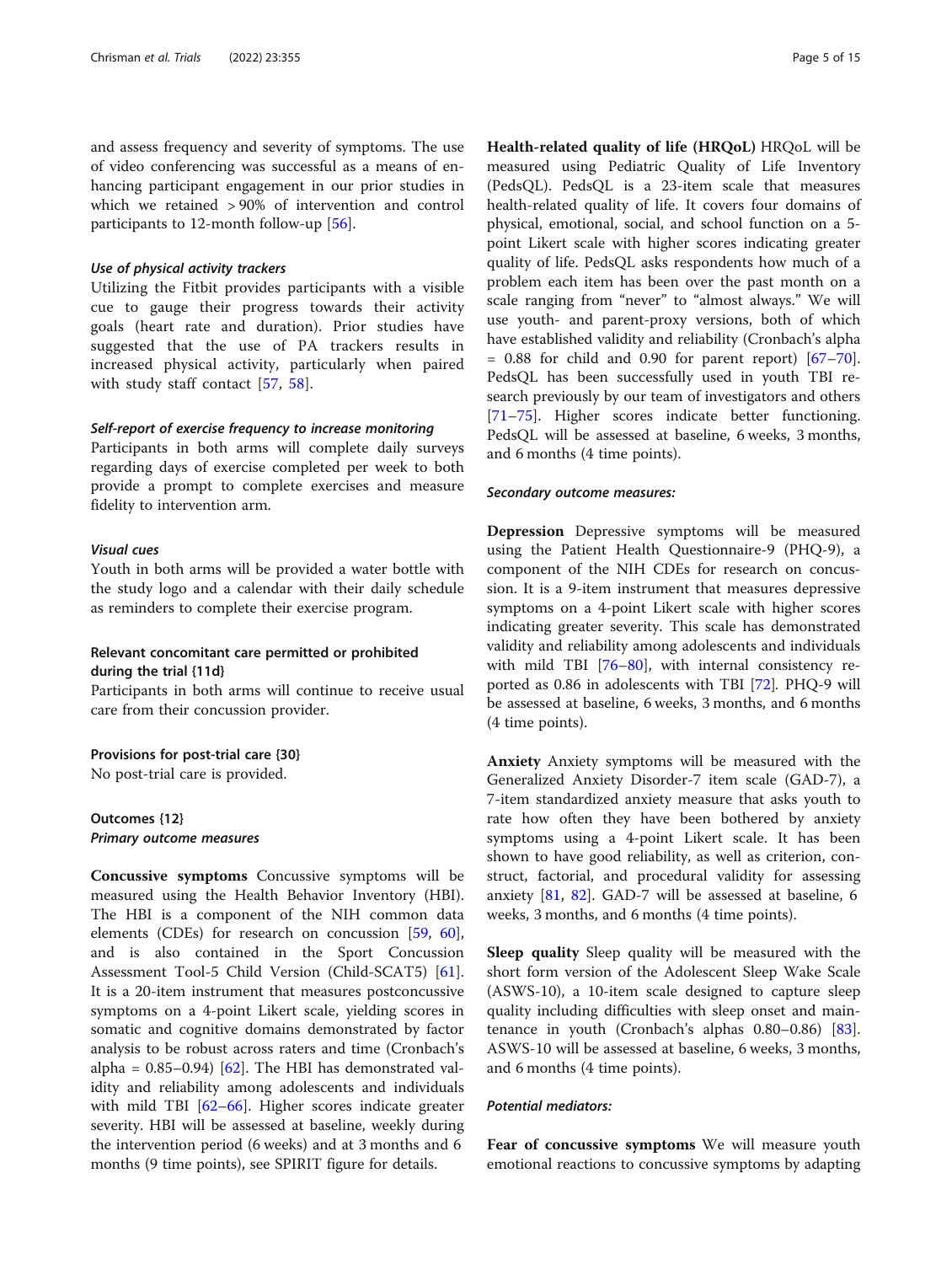the Fear of Pain Questionnaire (FOPQ), parent-proxy and child report, to pertain to concussive symptoms. The FOPQ has good reliability and validity for measuring pain-related fear in youth (Cronbach's alpha 0.92) [[84\]](#page-14-0), and we adapted this scale to concussion by replacing "pain" with "concussive symptoms." Example items include the following: "When I feel concussive symptoms, I am afraid that something terrible will happen" and "I can't do all the things normal people do because it's so easy to hurt my body." FOPQ will be assessed at baseline, 6 weeks, 3 months, and 6 months (4 time points).

Moderate-to-vigorous physical activity (MVPA) We will measure MVPA using the ActiGraph GT3X Link (ActiGraph LLC, Pensacola, FL) worn at the hip with a belt or clip with methodology refined in our previous studies [\[16](#page-12-0), [17,](#page-12-0) [85](#page-14-0)–[88\]](#page-14-0). In line with current standards, we will program the GT3X accelerometers to collect raw data at a sample frequency of 30 Hz, processed into 1-s epochs [\[89](#page-14-0)–[91\]](#page-14-0). We will use the following accelerometer data quality standards including criteria for: (1) nonwear and wear time as validated by Choi and colleagues [[92](#page-14-0)] and (2) valid days (10 or more hours of accelerometer wear/day) as established by Trost and colleagues [[32](#page-12-0), [93](#page-14-0)–[95](#page-14-0)]. Youth will be asked to wear the accelerometers for 7 days, and at least 4-valid days of accelerometer data will be used in analyses to estimate habitual physical activity [\[91\]](#page-14-0). Youth will re-wear accelerometers if they have less than 4-valid days of data. We will use the accelerometer cutpoints for LPA and MVPA developed by Evenson and colleagues [[96](#page-14-0)], which have the highest classification accuracy [\[97](#page-14-0)]. Total minutes above the respective thresholds will be divided by the number of valid days to obtain minutes of LPA and MVPA per day, the latter of which will serve as the main physical activity variable. Similar methods will be used to characterize daily sedentary behavior (SED) [\[32\]](#page-12-0), i.e., minutes below the cutpoint for LPA, as a potential exploratory variable. Accelerometry will be completed at 3 time points, baseline, 6 weeks, and 3 months (each for 1 week's time).

#### Covariates

Demographics and medical history Youth and parents will complete surveys regarding demographics (NIH common data elements (CDEs) of gender, race/ ethnicity, socioeconomic status, age, height and weight) and concussion history. Demographics will be collected at baseline only.

Parental protectiveness We will measure parental protectiveness using the Adult Responses to Children's Symptoms (ARCS), adapted for concussive symptoms:

The ARCS is a 29-item 0–4 Likert questionnaire that assess parental responses to youth symptoms and includes 4 sub-scales: protective, minimizing, distracting, and monitoring. We adapted this to concussion by replacing "pain" with "concussive symptoms" [[52,](#page-13-0) [53\]](#page-13-0). ARCS will be collected at baseline only.

Participant timeline {13}

Participant timeline is shown in Table [1.](#page-6-0)

#### Sample size {14}

We plan to recruit 200 subjects. Given the RCT design and repeated assessments, we calculate power for our primary outcomes (HBI) and (PedsQL) using two-way repeated analysis of variance (ANOVA) with two factors: study group is the between-subject factor, and time point (baseline, 6 weeks, 3 months, and 6 months) is the withinsubject factor. To address our main hypothesis of differences in trajectories, we will test the between-within interaction effect, i.e., the interaction between study group and time. If we were to see similar differences in means between the two study groups on HBI and PedsQL as we did in our pilot STEP RCT [[16](#page-12-0)], our planned sample size of 200 would provide > 99% power to detect a significant group-by-time interaction (i.e., differences in trends over time between the groups) in both HBI and PedsQL. This estimate is based on 4 time points, similar but slightly larger variances as we observed in pilot data, and an  $ICC =$ 0.5 for moderate within-subject correlations. We also wanted to ensure we would have sufficient power to assess mediation. For this power calculation, we used the regression model approach for single mediator. Vittinghoff [[98](#page-14-0)] showed that for the linear regression,  $y_i = b_0 + b_1x_i + b_2$  $m_i + \epsilon_i, \epsilon_i \sim N(0, \sigma_e^2)$ , testing the mediation effect is equivalent to testing the null hypothesis  $b_2 = 0$  versus the alternative hypothesis  $b_2 \neq 0$ . The sample size depends on power, type I error rate, regression coefficient  $b_2$ , standard deviation of the mediator  $\sigma_m$ , standard deviation of the error term in the above regression  $\sigma_e$ , and the correlation between the predictor x and the mediator  $m$ ,  $\rho_{xm}$ . Using residualized change scores from our pilot data for the outcome (HBI) and mediators (MVPA and FOPQ) [[16](#page-12-0)], we found that if we were to observe similar mediation effects from MVPA levels and FOPQ as in our pilot data, our proposed total sample size of 200 would provide 78% power to assess mediation by MVPA and 95% power to assess mediation by FOPQ.

# Recruitment {15}

Patients will be recruited from both local clinic populations and nationally via contact with colleagues who care for youth with concussion and online advertisements.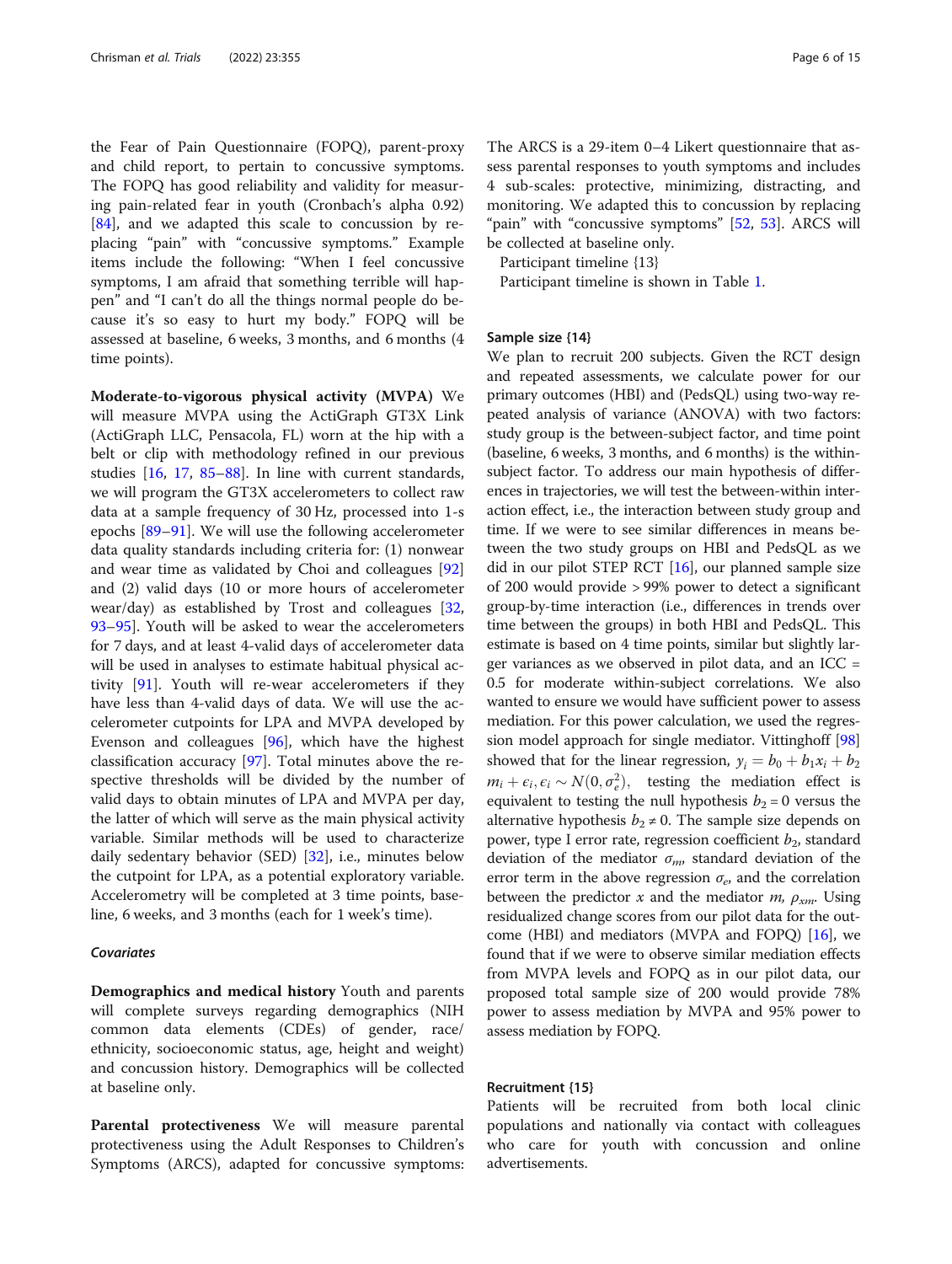<span id="page-6-0"></span>

| TIMEPOINT                               | Study period |             |                             |             |                       |          |          |          |                    |             |
|-----------------------------------------|--------------|-------------|-----------------------------|-------------|-----------------------|----------|----------|----------|--------------------|-------------|
|                                         | Enrolment    | Allocation  | Intervention period (weeks) |             |                       |          |          |          | Follow-up (months) |             |
|                                         | $-1$         | $\circ$     | $\overline{\phantom{0}}$    | $\sim$      | ω                     | 4        | 5        | ڡ        | $\mathsf{m}$       | Ο           |
| ENROLMENT:                              |              |             |                             |             |                       |          |          |          |                    |             |
| Eligibility screen                      | $\times$     |             |                             |             |                       |          |          |          |                    |             |
| Informed consent                        | $\times$     |             |                             |             |                       |          |          |          |                    |             |
| Allocation                              |              | $\! \times$ |                             |             |                       |          |          |          |                    |             |
| INTERVENTIONS:                          |              |             |                             |             |                       |          |          |          |                    |             |
| <b>MSTEP</b>                            |              |             |                             |             |                       |          |          |          |                    |             |
| CONTROL                                 |              |             |                             |             |                       |          |          |          |                    |             |
| ASSESSMENTS:                            |              |             |                             |             |                       |          |          |          |                    |             |
| Covariates                              |              |             |                             |             |                       |          |          |          |                    |             |
| Parental protectiveness (ARCS)          | $\times$     |             |                             |             |                       |          |          |          |                    |             |
| Demographics and medical history        | $\times$     |             |                             |             |                       |          |          |          |                    |             |
| Primary outcomes                        |              |             |                             |             |                       |          |          |          |                    |             |
| Concussive symptoms, (HBI)              | $\times$     |             | $\times$                    | $\! \times$ | $\times$              | $\times$ | $\times$ | $\times$ | $\times$           | $\times$    |
| Health-related quality of life (PedsQL) | $\times$     |             | $\times$                    | $\times$    | $\boldsymbol{\times}$ | $\times$ | $\times$ | $\times$ | $\times$           | $\! \times$ |
| Secondary outcomes                      |              |             |                             |             |                       |          |          |          |                    |             |
| Depression<br>(PHO9)                    | $\times$     |             |                             |             |                       |          |          | $\times$ | $\times$           | $\times$    |
| Anxiety<br>(GAD7)                       | $\times$     |             |                             |             |                       |          |          | $\times$ | $\times$           | $\! \times$ |
| Sleep quality<br>$(ASWS-10)$            | $\times$     |             |                             |             |                       |          |          | $\times$ | $\times$           | $\times$    |
| <b>Mediators</b>                        |              |             |                             |             |                       |          |          |          |                    |             |
| MVPA <sup>9</sup> (accelerometry)       | $\times$     |             |                             |             |                       |          |          | $\times$ | $\times$           |             |
| Fear avoidance (FOPQ)                   | $\times$     |             |                             |             |                       |          |          | $\times$ | $\times$           | $\times$    |

Table 1 Schedule of enrolment, allocation and study assessments for the Mobile Subthreshold Exercise Program (MSTEP) study for concussion

Sleep Wake Scale-10, MVPA moderate-vigorous physical activity, FOPQ Fear of Pain questionnaire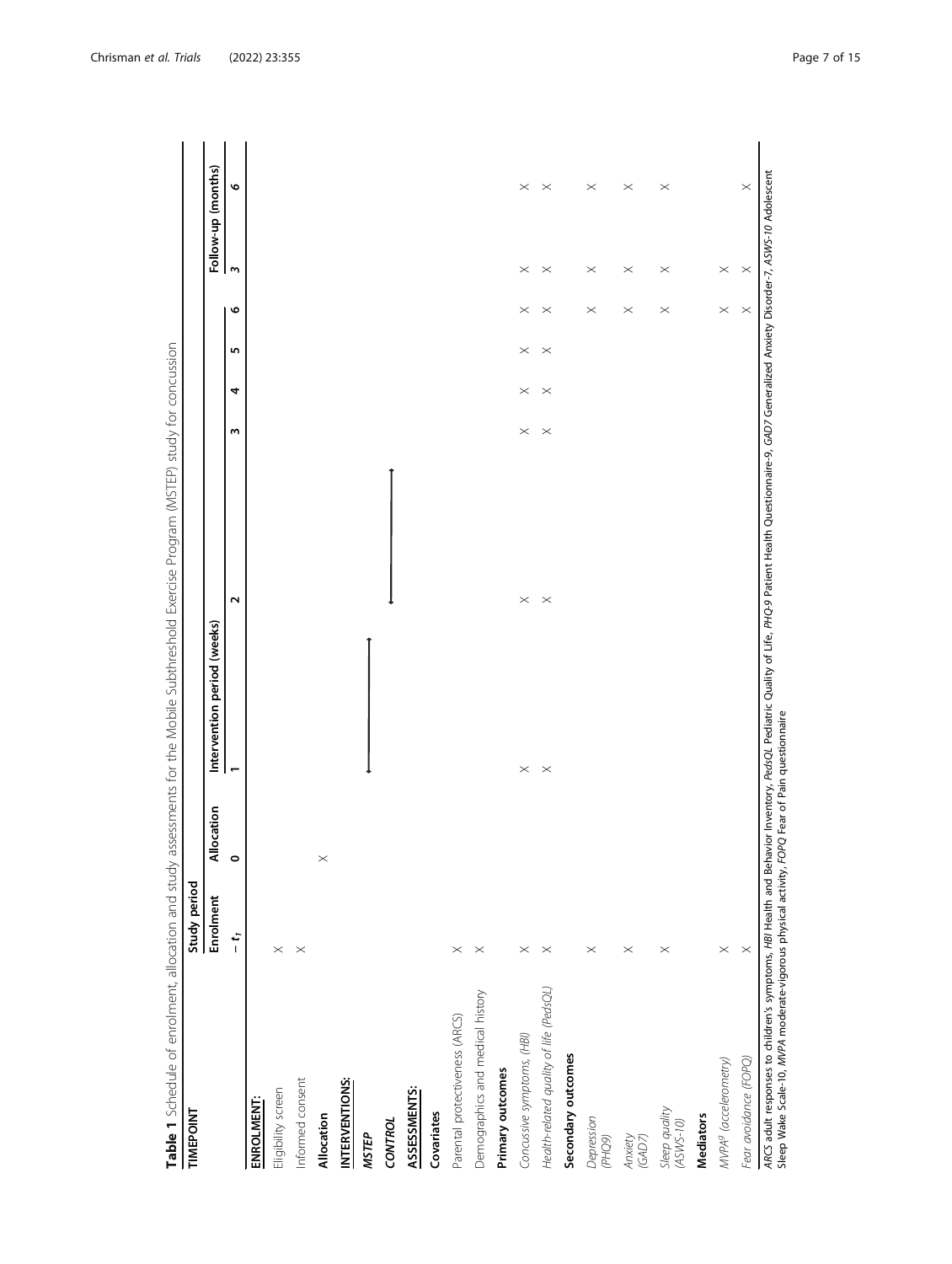<span id="page-7-0"></span>

# Assignment of interventions: allocation

# Sequence generation {16a}

We will utilize block randomization, stratified by severity of concussive symptoms (HBI  $\geq$  20) and sex at birth, with computer-generated random number sequences.

# Concealment mechanism {16b}

The randomization table will not be visible to the research staff.

# Implementation {16c}

Allocation will occur via REDCap.

# Assignment of interventions: Blinding

#### Who will be blinded {17a}

We will describe the study as a comparison between exercise programs, in order to blind participants as to whether they are in the intervention or control arm. The statistician will be blinded to intervention status by labeling the intervention variable non-specifically in the dataset (i.e., 1 and 2). The PI and research coordinators will not be blinded.

Procedure for unblinding if needed {17b}

Not applicable as this is not a pharmaceutical trial.

# Data collection and management

#### Plans for assessment and collection of outcomes {18a}

We will collect two types of data: [\[1](#page-11-0)] survey data and [\[2](#page-11-0)] physical activity data via accelerometry. Please see Table [1](#page-6-0) for time points of data collection.

Survey data will be collected online using REDCap and self-report.

Accelerometry data will be collected using the ActiGraph GT3X Link (see section "Outcomes {12}").

# Plans to promote participant retention and complete follow-up {18b}

Please see section "Strategies to improve adherence to interventions  ${11c}$  as this section was written to pertain both to adherence and retention.

# Data management {19}

Survey data will be stored online in REDCap. When possible, data fields will be limited to ensure data quality (e.g., utilizing ranges for dates). Accelerometry data will be downloaded from actigraphs and merged with other data using unique identifiers.

# Confidentiality {27}

Survey data will be entered and stored in a HIPAAcompliant online database (REDCap) accessed only by study staff. Data from accelerometry will be stored on a server at the Seattle Children's Research Institute with strictly controlled physical access both at the perimeter and at building ingress points by professional security staff utilizing video surveillance, state of the art intrusion detection systems, and other electronic means for ensuring confidentiality. After data is collected, information which would identify the subjects will be removed and code numbers used instead with the translation between the code and PHI stored in a separate file. All analyses will be conducted with deidentified data.

# Plans for collection, laboratory evaluation, and storage of biological specimens for genetic or molecular analysis in this trial/future use {33}

These are not applicable as these types of data are not being collected.

# Statistical methods

# Statistical methods for primary and secondary outcomes {20a}

The primary outcome analyses will be assessed using intention-to-treat with the predictor of interest being experimental group regardless of adherence with assigned treatment. We will examine the impact of adherence on treatment effects in secondary analyses. Pre-identified potential confounders such as demographics (age, sex, and body mass index [BMI]), baseline biopsychosocial factors (standardized measures of depression and anxiety [PHQ-9 and GAD-7]), baseline clinical factors (history of prior concussion, severity of symptoms, duration of symptoms at entry into the study, outcome measures at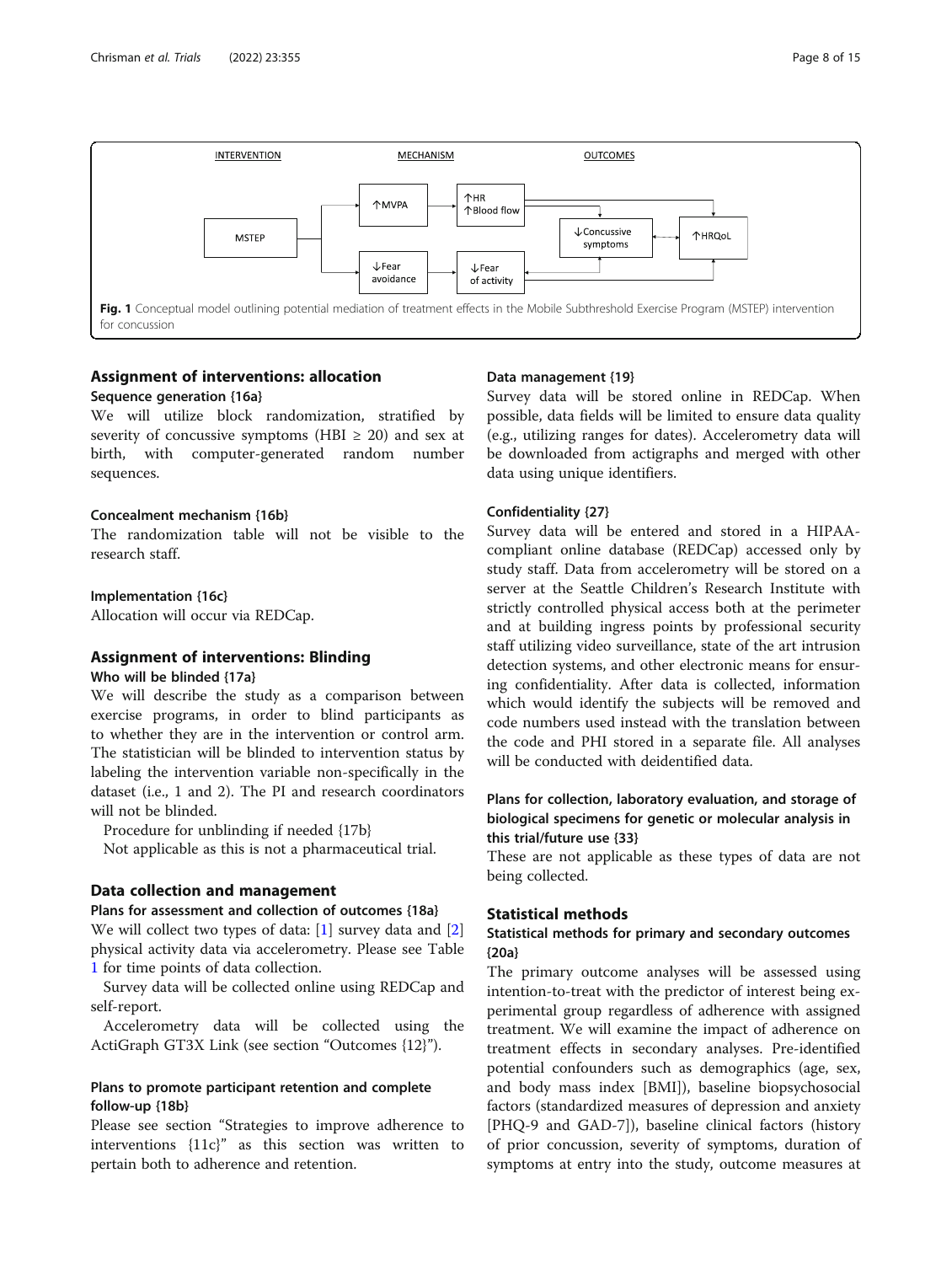baseline), and parental protective behavior (Adult Responses to Children's Symptoms, ARCS) will be summarized using descriptive statistics. In addition to stratification factors (age, sex, and severity of symptoms), we make the a priori decision to control for biopsychosocial factors, particularly parental protective behavior, as well as any other unbalanced confounders from the list above as independent predictors in all subsequent regression analyses. We will model and compare trajectories of outcome measures using mixed effects models. We choose mixed effects modeling for its ability to account for variation at different levels, flexibility regarding time trend and unequally spaced time points, and ease with management of missing data.

The first part of the primary analysis will examine differences in HBI and PedsQL (primary outcomes) between study arms post-intervention (6 weeks) and follow-up (6 months) respectively. The main analytic tool will be based on covariate-adjusted regression models. The two primary outcomes can be considered as continuous outcomes thus linear regression models will be applied, in which group assignment will be the predictor of interest and other pre-identified confounders will be adjusted as covariates.

The second part of the primary analysis will examine trajectories of concussion symptoms. Given that concussive symptoms (HBI) will be assessed 9 times, we believe the data will provide sufficient resolution to model time as a continuous variable when examining change in HBI over time. Let  $Y_{ij}$  denote the HBI measured for *i*th subject at time  $t_i$ ,  $x_i$  denote the group assignment for *i*th subject, and  $Z_i$  denote the vector of covariates; we will consider the following general model specification: (1)  $Y_{ij} = f(\boldsymbol{\beta}_i^{(x_i)}, t_j) + \boldsymbol{\gamma} \boldsymbol{Z}_i + \epsilon_{ij}; \boldsymbol{\beta}_i^{(x_i)} \sim N(\boldsymbol{\beta}_i^{(x_i)}, t_j)$  $\bm{b}^{(x_i)}, \bm{\Sigma}); \epsilon_{ij} \sim N(0, \sigma^2)$ . Function  $f(\bm{\beta}, t)$  can take flexible functional forms to capture different shapes of trajectories. For example,  $f(\beta, t) = \beta_0 + \beta_1 t$  represents a linear trend over time;  $f(\beta, t) = \beta_0 + \beta_1 t + \beta_2 t^2$  represents a quadratic trend over time; or more generally, we can assume a restricted cubic spline for  $f(\beta, t)$  to represent more flexible trajectory shapes. Based on our pilot study and prior studies in the literature, we have observed that concussive symptoms and other health outcomes exhibit faster rates of improvement in the acute phase postinjury (< 3 months), with rates then decreasing and leveling off. For these reasons, a more parsimonious and accurate function for time trend could be exponential decay function in the form  $f(\beta, t) = \beta_2 + (\beta_0 - \beta_2) \times$  $exp(-\beta_1 t)$ , where t is time,  $\beta_0$  is the initial value at  $t=0$ ,  $\beta_2$  is the asymptote as t goes to infinity,  $\beta_1$ , constrained to be positive, is the rate of change or how quickly the process decays from the initial value to the asymptote [[99\]](#page-14-0). Parameters  $\mathbf{b}^{(1)}$  and  $\mathbf{b}^{(2)}$  are the group specific shape parameters, and equality of these parameters will be tested using multivariate Wald test to assess the hypothesis that concussive symptoms (HBI) decline more quickly in the MSTEP group compared to control. Note the rate of change  $\beta_1$  could also be influenced by other biopsychosocial variables. We can address this by considering a more advanced hierarchical model in which:  $[2] \log(\beta_1(x_i, Z_i)) = \alpha_0 + \alpha_1 x_1 + \alpha_2 Z_i$  $[2] \log(\beta_1(x_i, Z_i)) = \alpha_0 + \alpha_1 x_1 + \alpha_2 Z_i$  $[2] \log(\beta_1(x_i, Z_i)) = \alpha_0 + \alpha_1 x_1 + \alpha_2 Z_i$ , the logarithmic transformation ensures positivity of the change rate and parameter  $\alpha_1$ captures the difference in rate of change between study arms.

Health-related quality of life as measured by PedsQL will be assessed at 4 time points. The smaller number of time points limits options for trajectory shapes; thus constraining us to examine changes over time between groups by modeling time as a discrete predictor: (3)  $Y_{ij} = \beta_{0i} + b_1 x_i + b_{2j} t_j + b_3 x_i \times t_j + \epsilon_{ij}; \quad \beta_{0i} \sim N(b_0, \tau^2);$  $\epsilon_{ij} \sim N(0, \sigma^2)$ .

With this specification, the random intercept  $\beta_{0i}$ captures within-subject correlation, and coefficients for the group-by-time interactions  $b_{3i}$  estimate the differences in changes over time between groups. Individual coefficients can be tested using Wald test, and overall group-by-time interaction can be tested using likelihood ratio test.

#### Interim analyses {21b}

This is not applicable as this is not a pharmaceutical trial.

# Methods for additional analyses (e.g., subgroup analyses) {20b}

We will examine potential mediation of the intervention effect by [[1\]](#page-11-0) MVPA and [\[2](#page-11-0)] fear avoidance of concussive symptoms We plan to conduct two sets of mediation analyses. The first set of mediation analyses will focus on the changes between baseline and 3 months. The main motivation for this choice is that this analysis amounts to a conventional single mediator model which is easy to implement and has a simple interpretation, directly addressing questions such as, "How much of the effect of MSTEP on improved concussive symptoms is mediated through increased MVPA or decreased fear avoidance?" We will use residualized change scores instead of the difference scores in part because they adjust for baseline differences and avoid some of the problems with the reliability of difference scores. The residualized change score is the difference between the observed score at 3 months and predicted score at 3 months, where baseline score is used to predict 3-month score. With residualized change scores calculated for mediators (MVPA and FOPQ) and outcomes (HBI, PedsQL), we can proceed to the standard single mediator model as depicted in the following figure. The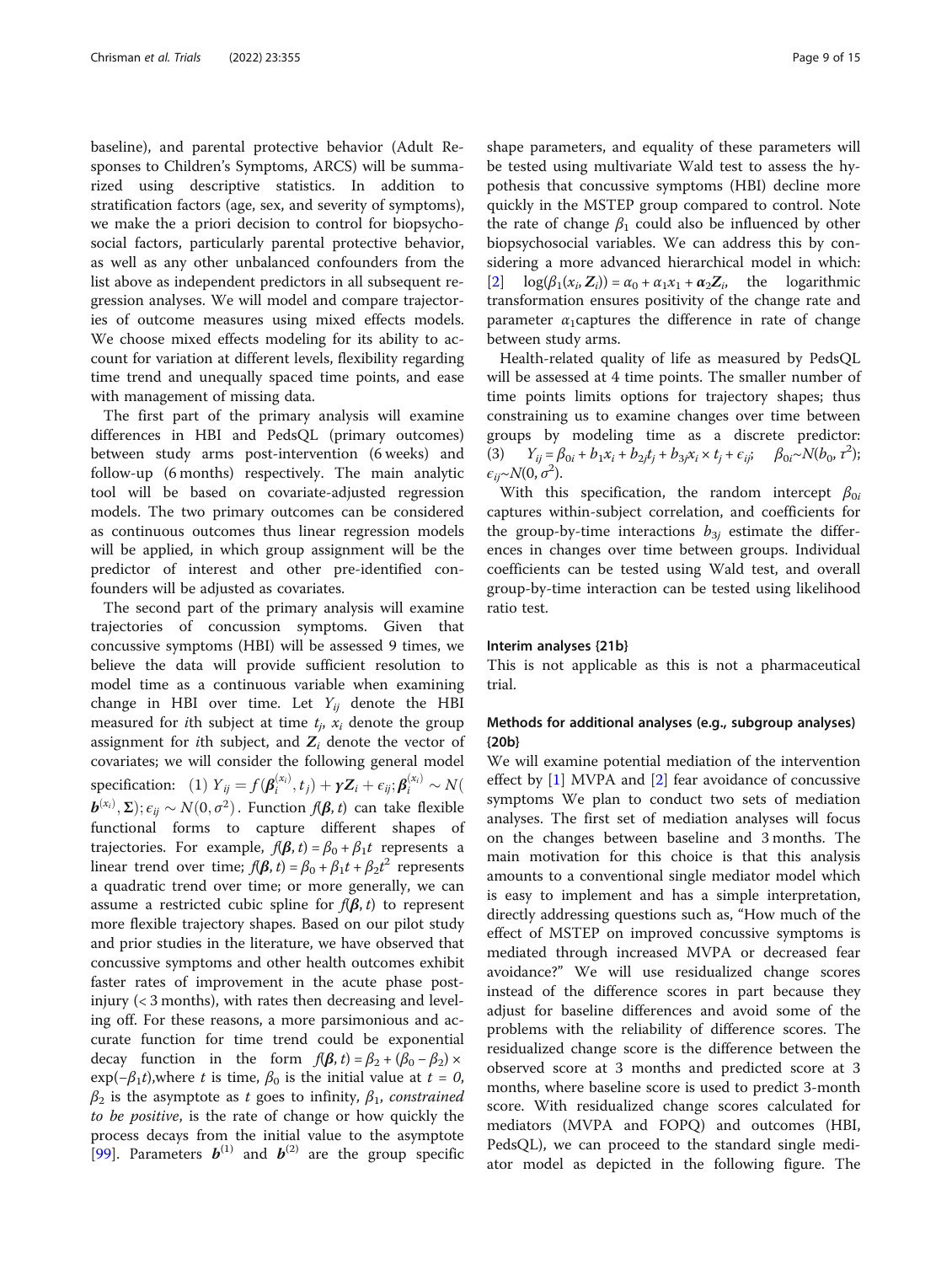mediation model can be represented using the three ordinary-least-squares (OLS) regression equation:  $Y_i =$  $i_1 + cX_i + \epsilon_{1i}$ ;  $M_i = i_2 + aX_i + \epsilon_{2i}$ ;  $Y_i = i_3 + cX_i + bM_i + \epsilon_{3i}$ where  $c$  is the total effect of  $X$  on  $Y$ ,  $c'$  is the direct effect of  $X$  on  $Y$  controlling for  $M$ ,  $a$  is the effect of  $X$  on  $M$ ,  $b$ is the effect of  $M$  on  $Y$  controlling for  $X$ , and  $ab$  is the mediated effect. Significance of mediated (indirect) effect can be tested via Sobel test or bootstrap methods [\[100\]](#page-14-0).

The second set of mediation analyses will be longitudinal mediation using a latent growth curve modeling (LGCM) framework, allowing us to utilize the repeated assessments and therefore provide more insight into the mediation process, while allowing more accurate functional forms. Step 1: The growth trajectories of mediator and outcome are modeled separately to determine the trajectory shapes and estimate the overall changes in the mediator and the outcome. In the following, we assume exponential decay trajectories for both mediator process and outcome process, although different forms can be assumed. The measurement models can be specified as: Mediator **Process**:  $M_{ii} = \beta_{2i} + (\beta_{0i} - \beta_{2i}) \exp(-\beta_{1i}t_i) + e_{ii}$ 

**Outcome process**: 
$$
Y_{ij} = \gamma_{2i} + (\gamma_{0i} - \gamma_{2i}) \exp(-\gamma_{1i}t_j)
$$
  
+  $e_{ij}$ 

Step 2: Mediational process is then modeled by combining the two growth curve models and relating the growth factors (random effects  $\beta$ 's and  $\gamma$ 's) and the independent variable  $X$  (group assignment) in the structural model expressed as follows:

$$
\beta_{0i} = b_0 + a_0 X_i + \xi_{0i}
$$
  
\n
$$
\beta_{1i} = b_1 + \eta_2 \gamma_{0i} + a_1 X_i + \xi_{1i}
$$
  
\n
$$
\beta_{2i} = b_2 + \eta_3 \gamma_{0i} + a_2 X_i + \xi_{2i}
$$
  
\n
$$
\gamma_{0i} = g_0 + c_0 X_i + \epsilon_{0i}
$$
  
\n
$$
\gamma_{1i} = g_1 + \eta_4 \beta_{0i} + \eta_5 \beta_{1i} + \eta_6 \beta_{2i} + c_1 X_i + \epsilon_{1i}
$$
  
\n
$$
\gamma_{2i} = g_2 + \eta_7 \beta_{0i} + \eta_8 \beta_{1i} + \eta_9 \beta_{2i} + c_2 X_i + \epsilon_{2i}
$$

These equations posit that  $[1]$  $[1]$  the initial state of outcome process ( $γ_0$ ) affects rate of change ( $β_1$ ) and asymptote  $(\beta_2)$  of the mediator process [\[2](#page-11-0)]; initial state, rate of change, and asymptote of moderator process affect both rate of change and asymptote of the outcome process. The single mediator model and longitudinal mediation model using LGCM will be implemented estimated using M-Plus and R statistical software.

# Methods in analysis to handle protocol non-adherence and any statistical methods to handle missing data {20c}

Multiple imputation (MI) will be used to adjust model estimates that include incomplete data. Specifically, we will generate multiple imputed datasets with missing values filled in using chained equations (MICE). Baseline characteristics will be imputed using predictive mean matching and missing outcomes will be imputed using joint linear mixed models. Regression models will be fitted to each imputed dataset and the results will be pooled to produce the final estimates for inference.

# Plans to give access to the full protocol, participant-level data, and statistical code {31c}

We will upload the final protocol to [clinicaltrials.gov](http://clinicaltrials.gov) once all data has been collected. Deidentified data and statistical code will be made available to qualified investigators upon request.

# Oversight and monitoring

# Composition of the coordinating center and trial steering committee {5d}

The PI (SC) will oversee the research team and ensure all aspects of the protocol are followed. The PI will also run monthly meetings with all co-investigators (FP, TP, CZ, JM, MAB) to provide additional oversight regarding any issues that arise. A Data Safety Monitoring Board (DSMB) has also been developed consisting of a pediatrician specialized in Adolescent Medicine, a rehabilitation medicine scientist with expertise in concussion clinical care and research, and a senior research scientist with expertise in behavior change research regarding physical activity.

# Composition of the data monitoring committee, its role and reporting structure {21a}

The PI (SC) will oversee data monitoring to assess issues with missingness and ensure quality. All analysis will be completed by the study statistician (CZ). A DSMB has also been developed as described above.

#### Adverse event reporting and harms {22}

Adverse events will be reported as per IRB and NIH guidelines. We will also utilize a data safety monitoring board (DSMB) who will address any safety or ethical concerns. Prior to the start of protocol use, the DSMB reviewed the study procedures and plans for safety monitoring. Over the course of the trial, the board will review the data collection procedures at multiple time points (approximately twice per year, depending on recruitment and issues that arise) and will monitor the occurrence of any adverse events. All potentially adverse events will be reported to the DSMB within 48 h of occurrence. These adverse events include deaths, suicide attempts, severe side effects from physical activity, study dropout, hospitalizations, and/or clinical deterioration defined as the development of new suicidal or homicidal behaviors.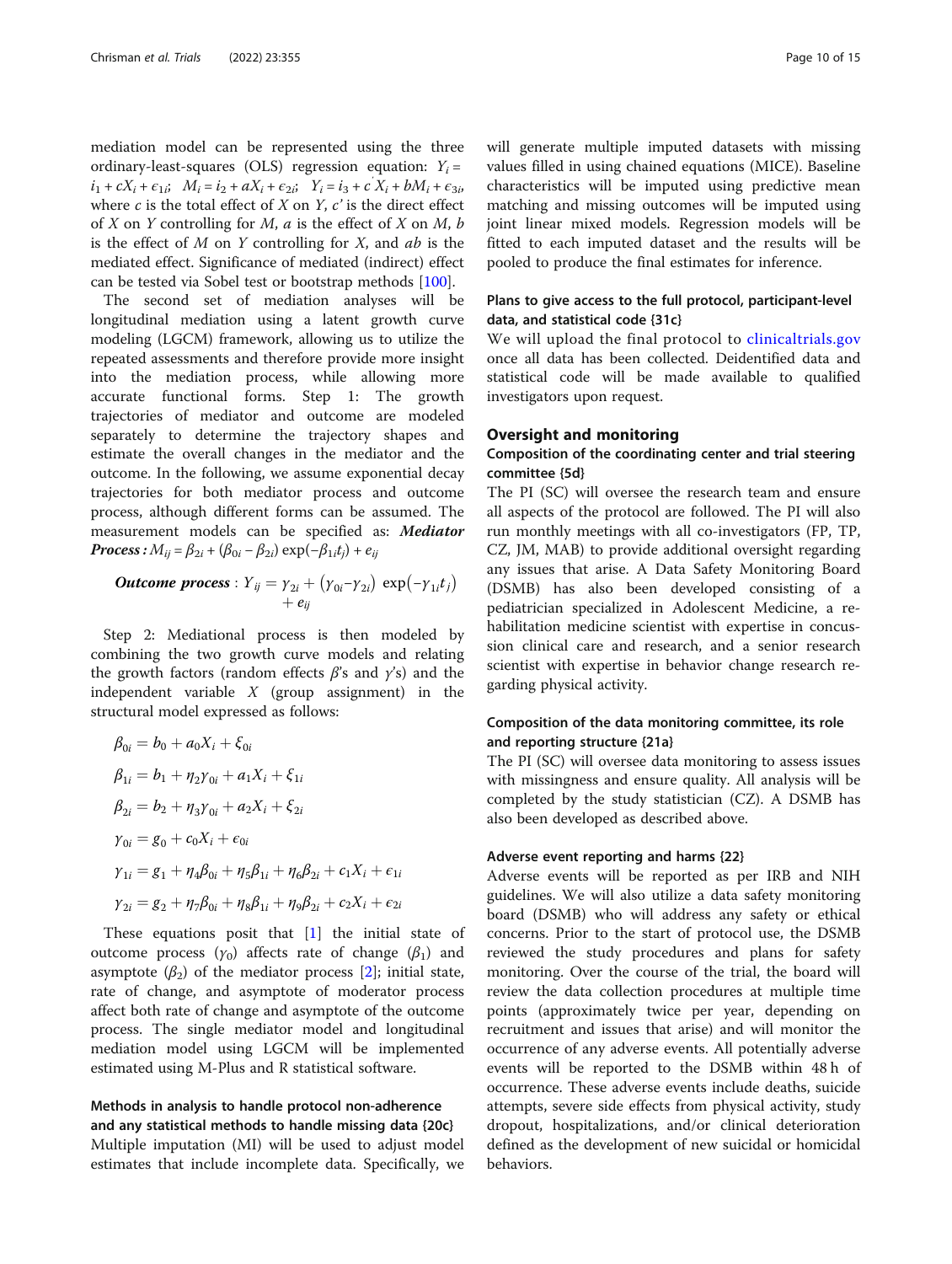Each year, the DSMB will receive a report that summarizes all serious and unexpected adverse events and the DSMB will produce a report that reviews and summarizes [[1\]](#page-11-0) the committee's opinion as to the safety, confidentiality, and privacy of the study and if study investigators are adequately assuring safety, confidentiality, and privacy  $[2]$ ; a progress summary towards recruitment and follow-up goals [\[3](#page-11-0)]; any concerns relating to serious or unexpected adverse events. This yearly summary will be forwarded to the principal investigators, who will submit it to the Seattle Children's Research Institute IRB.

#### Frequency and plans for auditing trial conduct {23}

The PI will lead study meetings each week with the research staff and will monitor for any concerns. The DSMB will meet approximately biannually, or as needs dictate.

# Plans for communicating important protocol amendments to relevant parties (e.g., trial participants, ethical committees) {25}

Changes in protocol will be communicated to the public via [clinicaltrials.gov.](http://clinicaltrials.gov) If participants are actively engaged in the study, they will be notified of any changes that would affect their participation.

#### Dissemination plans {31a}

Results from the proposed project will be disseminated widely through traditional pathways, first through conference presentations targeting academicians, primary care providers, and concussion specialists, and then via peer-reviewed publications in academic journals. Dissemination to community stakeholders will occur through local and national presentations. We will also work with Seattle Children's Research Institute media channels to promote publications and presentations that arise from this work.

## **Discussion**

The MSTEP study is the largest study to date to evaluate the impact of subthreshold exercise on youth with concussion, and the only one to deliver an exercise intervention completely virtually. This study builds on several years of work [\[15](#page-12-0)–[17\]](#page-12-0), including exploration into the feasibility and acceptability of this approach, and pilot data regarding potential benefit for youth with concussion. Our team began by studying subthreshold exercise as it is delivered clinically at our institution [[15\]](#page-12-0), then worked to translate this intervention into a research space [[16](#page-12-0)], and finally adapted our methodology such that the intervention could be delivered completely virtually [\[17\]](#page-12-0). We are now testing this approach in a randomized controlled trial with a

large sample size, and will be able to examine not only intervention effects, but variation between subjects and across demographic factors.

The MSTEP study is also unique in that it has been powered to examine potential mechanisms underlying treatment effects, particularly whether increases in MVPA are responsible for benefit [[9\]](#page-11-0) or whether other processes may matter more, such as decreases in fear of concussive symptoms [\[16\]](#page-12-0). Exploring mediators of treatment effects is key to optimizing these approaches in the future, as this information can guide our decisions regarding how to amplify treatments in future work.

Prior studies of subthreshold exercise interventions required intensive in-person visits weekly over several months [[8,](#page-11-0) [9,](#page-11-0) [11\]](#page-12-0). Removing the need for in-person visits and converting the intervention to a virtual space improves access to youth who are distant from a medical center and is thus essential for ensuring equitable access to treatment. Developing a virtual intervention also ensures that exercise interventions can be available to treat youth with concussion during times when in-person visits present greater risk, such as during a pandemic. We are excited to test this approach with a broader sample of youth to determine whether treatment effects remain robust as we scale up these methods.

# Conclusions

Subthreshold exercise interventions have been shown to be effective for youth with concussion [\[9](#page-11-0), [10\]](#page-11-0), but the approaches utilized require extensive in-person visits which impedes access for many youth, particularly those distant from a major medical center or those concerned about undertaking an in-person visit due to risk of infection. We are testing the efficacy of a virtually delivered subthreshold exercise program for youth with concussion (MSTEP), using HIPAA-compliant video conferencing and physical activity tracking. Findings from the MSTEP study will be of great interest to clinicians caring for youth with concussion and may lead to changes in guidelines of care.

Trial status Date recruitment began: 3/22/21 Estimated date of recruitment end: 4/15/25 Protocol version 8

#### Abbreviations

MSTEP: Mobile Subthreshold Exercise Program; PPCS: Persistent postconcussive symptoms; RCTs: Randomized controlled trials; BDNF: Brainderived neurotrophic factor; PA: Physical activity; MVPA: Moderate-vigorous physical activity; REDCap: Research Electronic Data Capture; HIPAA: Health Insurance Portability and Accountability Act; NHANES: National Health and Nutrition Examination Survey; HRQoL: Health-related quality of life; HR: Heart rate; BPM: Beats per minute; HBI: Health and Behavior Inventory; LPA: Light physical activity; CDEs: Common Data Elements; SCAT5: Sport Concussion Assessment Tool, version 5; PedsQL: Pediatric Quality of Life Inventory; GAD7: Generalized Anxiety Disorder-7 item; PHQ9: Patient Health Questionnaire-9 item; ARCS: Adult Responses to Children's Symptoms;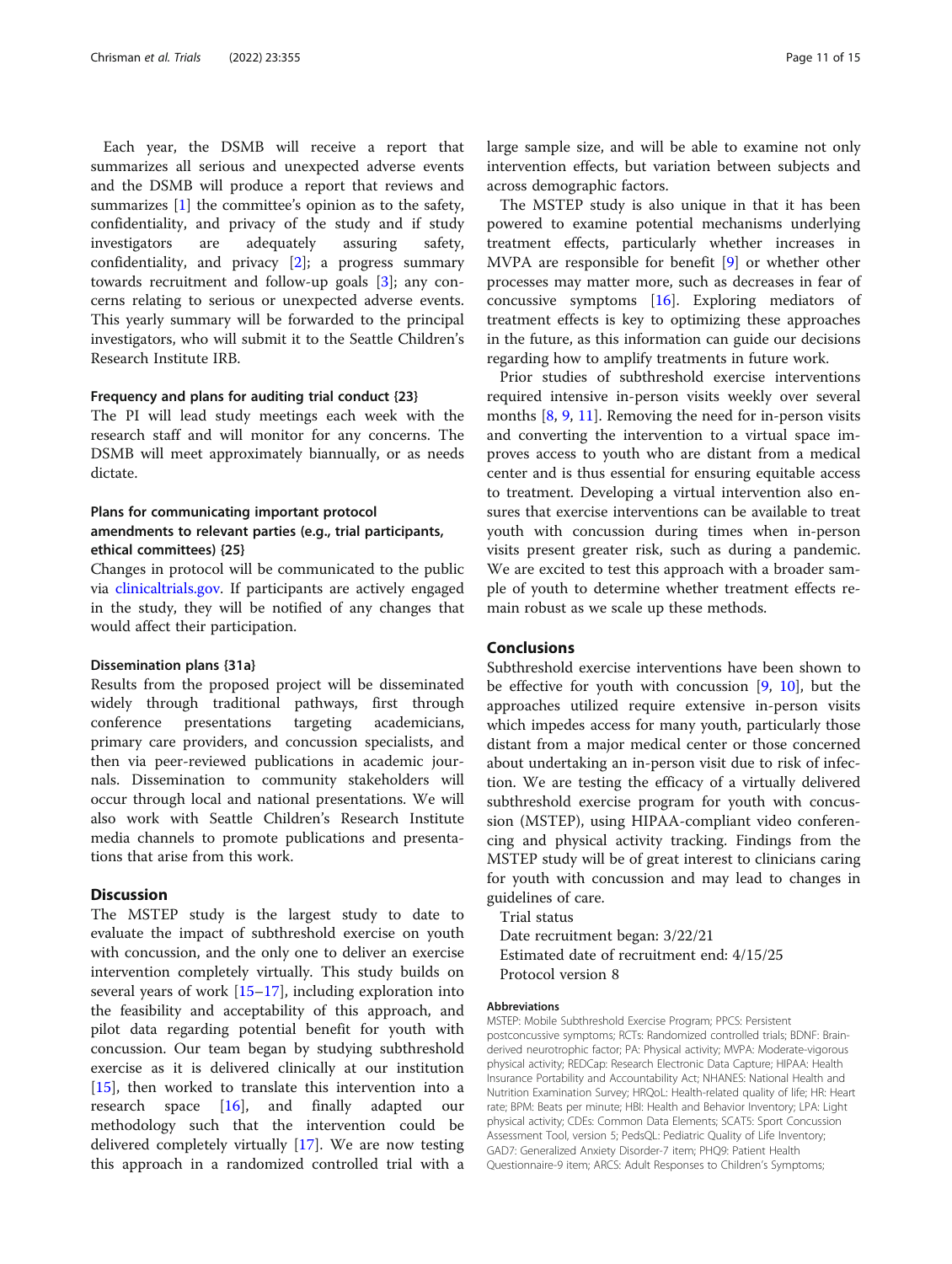<span id="page-11-0"></span>ASWS10: Adolescent Sleep Wake Scale-10 item; FOPQ: Fear of Pain Questionnaire; ANOVA: Analysis of variance; SED: Sedentary behavior; BMI: Body mass index; LGCM: Latent growth curve modeling; MI: Multiple imputation; DSMB: Data Safety Monitoring Board

#### Acknowledgements

We would like to thank the families and clinicians that participated in this work. We could not complete this important work without your support.

#### Authors' contributions {31b}

SC is the primary investigator, she conceptualized and designed the study, conducted the pilot studies, wrote the grant to obtain funding, and drafted this manuscript including approving the final version. BB is a collaborator on the project, she supported the launch of the project at Seattle Children's Research Institute, and edited and approved the final manuscript. JM is a collaborator on the project, he assisted with conceptualization and design of the project (particularly regarding physical activity monitoring), participated in the pilot studies, and edited and approved the final manuscript. TP is a collaborator on the project, she assisted with conceptualization and design of the project (particularly regarding chronic pain theory), participated in the pilot studies, and edited and approved the final manuscript. CZ is a collaborator on the project, he assisted with conceptualization and design of the project (particularly regarding analytic approach), participated in the pilot studies, and edited and approved the final manuscript. MAB is a collaborator on the project, she is acting as the site PI at the University of Wisconsin, and edited and approved the final manuscript. FP is a collaborator on the project, he assisted with conceptualization and design of the project including the prior pilot studies, and edited and approved the final manuscript.

#### Funding {4}

Eunice Kennedy Shriver National Institute of Child Health & Human Development, 5R01HD094722

#### Availability of data and materials {29}

Deidentified data will be made available to qualified investigators upon request.

#### Authors' information

Sara PD Chrisman MD MPH: Dr. Chrisman is a physician scientist and an Associate Professor of Pediatrics and Adolescent Medicine at the University of Washington and the Seattle Children's Research Institute. She conducts a variety of research to provide an evidence base for concussion prevention and treatment.

Twitter handle: <https://twitter.com/SPDChrismanMD> (Sara PD Chrisman). LinkedIn: <https://www.linkedin.com/in/sarachrismanmd/>.

Beth Bollinger PhD: Dr. Bollinger is a research scientist with a background in health communication who has supported the initiation of the MSTEP trial. Jason A Mendoza MD MPH: Dr. Mendoza is a physician scientist and a Professor of Pediatrics at the University of Washington and the Seattle Children's Research Institute. He conducts research on physical activity in youth with particular expertise in the objective measurement of physical activity using accelerometry.

Tonya M Palermo PhD: Dr. Palermo is a research scientist and a Professor of Anesthesiology and Pain Medicine at the University of Washington and the Seattle Children's Research Institute. She is internationally recognized for her research on the mechanisms underlying chronic pain and the development of innovative interventions to treat youth with chronic pain.

Chuan Zhuo PhD: Dr. Zhou is a statistician with expertise in longitudinal modeling, mediation analyses and innovative means for managing data missingness such as multiple imputation.

M Alison Brooks MD MPH: Dr. Brooks is an Associate Professor of Pediatric Sports Medicine at the University of Wisconsin School of Medicine and Public Health and Associate Director of Concussion and Nutrition Research for the Badger Athletic Performance Program. She also serves on the Board of Directors of the American Medical Society of Sports Medicine and on the Executive Committee for the American Academy of Pediatrics Council on Sports Medicine and Fitness.

Frederick P Rivara MD MPH: Dr. Rivara is a physician scientist and a Professor of Pediatrics and Epidemiology at the University of Washington and the

#### **Declarations**

#### Ethics approval and consent to participate {24}

Youth and parents will provide written informed consent prior to participation. This protocol has been approved by the Seattle Children's Institutional Review Board, #STUDY00002697.

#### Consent for publication {32}

This is not applicable as this document does not contain any information that would identify a participant.

#### Competing interests {28}

The authors declare they have no competing interests.

#### Author details

<sup>1</sup> Center for Child Health, Behavior and Development, Seattle Children's Research Institute, PO Box 5371, CURE-03, Seattle, WA 98145, USA. <sup>2</sup>Department of Pediatrics, University of Washington, Seattle, USA. <sup>3</sup>Fred Hutchinson Cancer Research Center, Seattle, USA. <sup>4</sup>Department of Anesthesiology and Pain Medicine, University of Washington, Seattle, USA. 5 University of Wisconsin, Madison, USA.

#### Received: 11 February 2022 Accepted: 27 March 2022 Published online: 26 April 2022

#### References

- 1. Bryan MA, Rowhani-Rahbar A, Comstock RD, Rivara F. Seattle Sports Concussion Research Collaborative. Sports- and Recreation-Related Concussions in US Youth. Pediatrics. 2016;138. [https://doi.org/10.1542/](https://doi.org/10.1542/peds.2015-4635) [peds.2015-4635](https://doi.org/10.1542/peds.2015-4635) Cited: in: PMID: [27325635.](https://www.ncbi.nlm.nih.gov/pubmed/27325635)
- 2. Eisenberg MA, Meehan WP, Mannix R. Duration and course of postconcussive symptoms. Pediatrics. 2014;133:999–1006. [https://doi.org/10.1](https://doi.org/10.1542/peds.2014-0158) [542/peds.2014-0158](https://doi.org/10.1542/peds.2014-0158) Cited: in: PMID: [24819569](https://www.ncbi.nlm.nih.gov/pubmed/24819569).
- 3. Meehan WP, Mannix R, Monuteaux MC, Stein CJ, Bachur RG. Early symptom burden predicts recovery after sport-related concussion. Neurology. 2014;83: 2204–10. <https://doi.org/10.1212/WNL.0000000000001073> Cited: in: PMID: [25381296](https://www.ncbi.nlm.nih.gov/pubmed/25381296).
- 4. Corwin DJ, Zonfrillo MR, Master CL, Arbogast KB, Grady MF, Robinson RL, et al. Characteristics of prolonged concussion recovery in a pediatric subspecialty referral population. J Pediatr. 2014;165:1207–15. [https://doi.](https://doi.org/10.1016/j.jpeds.2014.08.034) [org/10.1016/j.jpeds.2014.08.034](https://doi.org/10.1016/j.jpeds.2014.08.034) Cited: in: PMID: [25262302.](https://www.ncbi.nlm.nih.gov/pubmed/25262302)
- Yeates KO, Taylor HG, Rusin J, Bangert B, Dietrich A, Nuss K, et al. Longitudinal trajectories of postconcussive symptoms in children with mild traumatic brain injuries and their relationship to acute clinical status. Pediatrics. 2009;123:735–43. <https://doi.org/10.1542/peds.2008-1056> Cited: in: PMID: [19254996](https://www.ncbi.nlm.nih.gov/pubmed/19254996).
- 6. Broshek DK, De Marco AP, Freeman JR. A review of post-concussion syndrome and psychological factors associated with concussion. Brain Inj. 2015;29:228–37. <https://doi.org/10.3109/02699052.2014.974674> Cited: in: PMID: [25383595](https://www.ncbi.nlm.nih.gov/pubmed/25383595).
- Leddy JJ, Cox JL, Baker JG, Wack DS, Pendergast DR, Zivadinov R, et al. Exercise treatment for postconcussion syndrome: a pilot study of changes in functional magnetic resonance imaging activation, physiology, and symptoms. J Head Trauma Rehabil. 2013;28(4):241–9. [https://doi.org/10.1](https://doi.org/10.1097/HTR.0b013e31826da964) [097/HTR.0b013e31826da964](https://doi.org/10.1097/HTR.0b013e31826da964).
- Leddy JJ, Kozlowski K, Donnelly JP, Pendergast DR, Epstein LH, Willer B. A preliminary study of subsymptom threshold exercise training for refractory post-concussion syndrome. Clin J Sport Med Off J Can Acad Sport Med. 2010;20(1):21–7. [https://doi.org/10.1097/JSM.0b013e3181c6c22c.](https://doi.org/10.1097/JSM.0b013e3181c6c22c)
- 9. Leddy JJ, Master CL, Mannix R, Wiebe DJ, Grady MF, Meehan WP, et al. Early targeted heart rate aerobic exercise versus placebo stretching for sportrelated concussion in adolescents: a randomised controlled trial. Lancet Child Adolesc Health. 2021;5(11):792–9. [https://doi.org/10.1016/S2352-4642](https://doi.org/10.1016/S2352-4642(21)00267-4) [\(21\)00267-4.](https://doi.org/10.1016/S2352-4642(21)00267-4)
- 10. Leddy JJ, Haider MN, Ellis MJ, Mannix R, Darling SR, Freitas MS, et al. Early subthreshold aerobic exercise for sport-related concussion. JAMA Pediatr. 2019. <https://doi.org/10.1001/jamapediatrics.2018.4397>.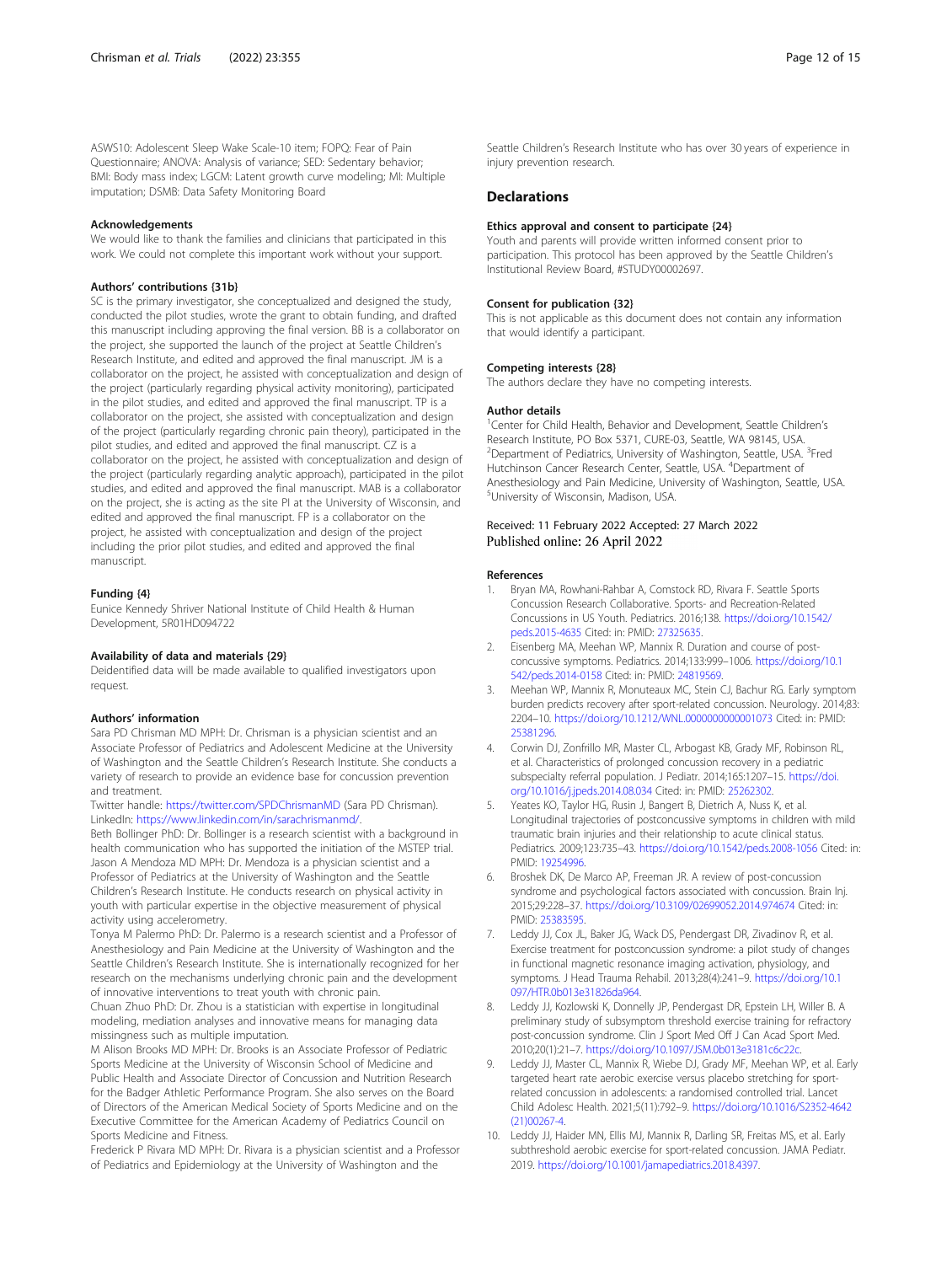- <span id="page-12-0"></span>11. Kurowski BG, Hugentobler J, Quatman-Yates C, Taylor J, Gubanich PJ, Altaye M, et al. Aerobic exercise for adolescents with prolonged symptoms after mild traumatic brain injury: an exploratory randomized clinical trial. J Head Trauma Rehabil. 2017;32:79–89. [https://doi.org/10.1097/HTR.](https://doi.org/10.1097/HTR.0000000000000238) [0000000000000238](https://doi.org/10.1097/HTR.0000000000000238) Cited: in: PMID: [27120294](https://www.ncbi.nlm.nih.gov/pubmed/27120294).
- 12. Gagnon I, Grilli L, Friedman D, Iverson GL. A pilot study of active rehabilitation for adolescents who are slow to recover from sport-related concussion. Scand J Med Sci Sports. 2016;26:299–306. [https://doi.org/1](https://doi.org/10.1111/sms.12441) [0.1111/sms.12441.](https://doi.org/10.1111/sms.12441)
- 13. Gagnon I, Galli C, Friedman D, Grilli L, Iverson GL. Active rehabilitation for children who are slow to recover following sport-related concussion. Brain Inj BI. 2009;23(12):956–64. [https://doi.org/10.3109/02699050903373477.](https://doi.org/10.3109/02699050903373477)
- 14. Gauvin-Lepage J, Friedman D, Grilli L, Sufrategui M, De Matteo C, Iverson GL, et al. Effectiveness of an exercise-based active rehabilitation intervention for youth who are slow to recover after concussion. Clin J Sport Med. 2020; 30(5):423–32. [https://doi.org/10.1097/JSM.0000000000000634.](https://doi.org/10.1097/JSM.0000000000000634)
- 15. Chrisman SPD, Whitlock KB, Somers E, Burton MS, Herring SA, Rowhani-Rahbar A, et al. Pilot study of the Sub-Symptom Threshold Exercise Program (SSTEP) for persistent concussion symptoms in youth. NeuroRehabilitation. 2017;40(4):1–7. [https://doi.org/10.3233/NRE-161436.](https://doi.org/10.3233/NRE-161436)
- 16. Chrisman S, Whitlock K, Mendoza J, Burton MS, Somers E, Hsu A, et al. Pilot randomized controlled trial of an exercise program requiring minimal inperson visits for youth with persistent sport-related concussion. Front Neurol. 2019. <https://doi.org/10.3389/fneur.2019.00623>.
- 17. Chrisman SPD, Mendoza JA, Zhou C, Palermo TM, Gogue-Garcia T, Janz KF, et al. Pilot study of telehealth delivered rehabilitative exercise for youth with concussion: The Mobile Subthreshold Exercise Program (MSTEP). Front Pediatr. 2021;9:237. <https://doi.org/10.3389/fped.2021.645814>.
- 18. Leddy JJ, Kozlowski K, Donnelly JP, Pendergast DR, Epstein LH, Willer B. A preliminary study of subsymptom threshold exercise training for refractory post-concussion syndrome. Clin J Sport Med Off J Can Acad Sport Med. 2010;20:21–7. <https://doi.org/10.1097/JSM.0b013e3181c6c22c> Cited: in: PMID: [20051730](https://www.ncbi.nlm.nih.gov/pubmed/20051730).
- 19. Leddy JJ, Cox JL, Baker JG, Wack DS, Pendergast DR, Zivadinov R, et al. Exercise treatment for postconcussion syndrome: a pilot study of changes in functional magnetic resonance imaging activation, physiology, and symptoms. J Head Trauma Rehabil. 2013;28:241–9. [https://doi.org/10.1097/](https://doi.org/10.1097/HTR.0b013e31826da964) [HTR.0b013e31826da964](https://doi.org/10.1097/HTR.0b013e31826da964) Cited: in: PMID: [23249769](https://www.ncbi.nlm.nih.gov/pubmed/23249769).
- 20. Leddy JJ, Haider MN, Ellis MJ, Mannix R, Darling SR, Freitas MS, et al. Early subthreshold aerobic exercise for sport-related concussion. JAMA Pediatr. 2019. <https://doi.org/10.1001/jamapediatrics.2018.4397> Cited: in: PMID: [30715132.](https://www.ncbi.nlm.nih.gov/pubmed/30715132)
- 21. Gagnon I, Galli C, Friedman D, Grilli L, Iverson GL. Active rehabilitation for children who are slow to recover following sport-related concussion. Brain Inj. 2009;23:956–64. <https://doi.org/10.3109/02699050903373477> Cited: in: PMID: [19831492](https://www.ncbi.nlm.nih.gov/pubmed/19831492).
- 22. Gauvin-Lepage J, Friedman D, Grilli L, Sufrategui M, De Matteo C, Iverson GL, et al. Effectiveness of an exercise-based active rehabilitation intervention for youth who are slow to recover after concussion. Clin J Sport Med Off J Can Acad Sport Med. 2018;1. <https://doi.org/10.1097/JSM.0000000000000634> Cited: in: PMID: [30095507](https://www.ncbi.nlm.nih.gov/pubmed/30095507).
- 23. Kurowski BG, Hugentobler J, Quatman-Yates C, Taylor J, Gubanich PJ, Altaye M, et al. Aerobic exercise for adolescents with prolonged symptoms after mild traumatic brain injury: an exploratory randomized clinical trial. J Head Trauma Rehabil. 2016. <https://doi.org/10.1097/HTR.0000000000000238> Cited: in: PMID: [27120294](https://www.ncbi.nlm.nih.gov/pubmed/27120294).
- 24. Mendoza J, Baker K, Moreno M, Whitlock K, Abbey-Lambertz M, Waite A, et al. A Fitbit and Facebook mHealth intervention for promoting physical activity among adolescent and young adult childhood cancer survivors: a pilot study. Pediatr Blood Cancer.
- 25. Lee AM, Chavez S, Bian J, Thompson LA, Gurka MJ, Williamson VG, et al. Efficacy and effectiveness of mobile health technologies for facilitating physical activity in adolescents: scoping review. JMIR MHealth UHealth. 2019;7:e11847. <https://doi.org/10.2196/11847> Cited: in: PMID: [30747716.](https://www.ncbi.nlm.nih.gov/pubmed/30747716)
- 26. Arida RM, Scorza FA, da Silva SG, Cysneiros RM, Cavalheiro EA. Exercise paradigms to study brain injury recovery in rodents. Am J Phys Med Rehabil. 2011;90:452–65. <https://doi.org/10.1097/PHM.0b013e3182063a9c> Cited: in: PMID: [21273898](https://www.ncbi.nlm.nih.gov/pubmed/21273898).
- 27. Griesbach GS, Hovda DA, Gomez-Pinilla F. Exercise-induced improvement in cognitive performance after traumatic brain injury in rats is dependent on BDNF activation. Brain Res. 2009;1288:105–15. [https://doi.org/10.1016/j.bra](https://doi.org/10.1016/j.brainres.2009.06.045) [inres.2009.06.045](https://doi.org/10.1016/j.brainres.2009.06.045) Cited: in: PMID: [19555673](https://www.ncbi.nlm.nih.gov/pubmed/19555673).
- 28. Sun J, Ke Z, Yip SP, Hu X, Zheng X, Tong K. Gradually increased training intensity benefits rehabilitation outcome after stroke by BDNF upregulation and stress suppression. Biomed Res Int. 2014;8. [https://doi.org/10.1155/2](https://doi.org/10.1155/2014/925762) [014/925762](https://doi.org/10.1155/2014/925762) Cited: in: PMID: [25045713.](https://www.ncbi.nlm.nih.gov/pubmed/25045713)
- 29. Querido JS, Sheel AW. Regulation of cerebral blood flow during exercise. Sports Med. 2007;37(9):765–82. [https://doi.org/10.2165/00007256-20073](https://doi.org/10.2165/00007256-200737090-00002) [7090-00002.](https://doi.org/10.2165/00007256-200737090-00002)
- 30. Churchill J, Galvez R, Colcombe S. … RS-N of, 2002 U. Exercise, experience and the aging brain. Neurobiol Aging. 2002;23(5):941–55. [https://doi.org/1](https://doi.org/10.1016/S0197-4580(02)00028-3) [0.1016/S0197-4580\(02\)00028-3](https://doi.org/10.1016/S0197-4580(02)00028-3).
- 31. Chapman SB, Aslan S, Spence JS, DeFina LF, Keebler MW, Didehbani N, et al. Shorter term aerobic exercise improves brain, cognition, and cardiovascular fitness in aging. Front Aging Neurosci. 2013;5:75. [https://doi.org/10.3389/fna](https://doi.org/10.3389/fnagi.2013.00075) [gi.2013.00075](https://doi.org/10.3389/fnagi.2013.00075).
- 32. Troiano RP, Berrigan D, Dodd KW, Mâsse LC, Tilert T, Mcdowell M. Physical activity in the United States measured by accelerometer. Med Sci Sports Exerc. 2008;40:181–8. <https://doi.org/10.1249/mss.0b013e31815a51b3> Cited: in: PMID: [18091006](https://www.ncbi.nlm.nih.gov/pubmed/18091006).
- 33. 2018 Physical Activity Guidelines Advisory Commitee. 2018 Physical Activity Guidelines Advisory Committe Scientif Report. Washington, DC: U.S. Department of Health and Human Services; 2018.
- 34. Asmundson GJG, Noel M, Petter M, Parkerson HA. Pediatric fear-avoidance model of chronic pain: foundation, application and future directions. Pain Res Manag J Can Pain Soc J Société Can Pour Trait Douleur. 2009;17:397– 405 Cited: in: PMID: [23248813.](https://www.ncbi.nlm.nih.gov/pubmed/23248813)
- 35. Turk DC, Wilson HD. Fear of pain as a prognostic factor in chronic pain: conceptual models, assessment, and treatment implications. Curr Pain Headache Rep. 2010;14:88–95. <https://doi.org/10.1007/s11916-010-0094-x> Cited: in: PMID: [20425197](https://www.ncbi.nlm.nih.gov/pubmed/20425197).
- 36. Wilson AC, Lewandowski AS, Palermo TM. Fear-avoidance beliefs and parental responses to pain in adolescents with chronic pain. Pain Res Manag J Can Pain Soc J Société Can Pour Trait Douleur. 2011;16:178–82 Cited: in: PMID: [21766067](https://www.ncbi.nlm.nih.gov/pubmed/21766067).
- 37. Chaves J, Brown J. Spontaneous cognitive strategies for the control of clinical pain and stress. J Behav Med. 1987;10(3):263–76. <https://doi.org/10.1007/BF00846540>.
- 38. Winkelman C. Bed rest in health and critical illness: a body systems approach. AACN Adv Crit Care. 2009;20:254–66. [https://doi.org/10.1097/NCI.](https://doi.org/10.1097/NCI.0b013e3181ac838d) [0b013e3181ac838d](https://doi.org/10.1097/NCI.0b013e3181ac838d) Cited: in: PMID: [19638747](https://www.ncbi.nlm.nih.gov/pubmed/19638747).
- 39. Andrasik F, Flor H, Turk DC. An expanded view of psychological aspects in head pain: the biopsychosocial model. Neurol Sci Off J Ital Neurol Soc Ital Soc Clin Neurophysiol. 2005;26(Suppl 2):s87–91. [https://doi.org/10.1007/s1](https://doi.org/10.1007/s10072-005-0416-7) [0072-005-0416-7](https://doi.org/10.1007/s10072-005-0416-7) Cited: in: PMID: [15926029.](https://www.ncbi.nlm.nih.gov/pubmed/15926029)
- Vetter TR, McGwin G, Bridgewater CL, Madan-Swain A, Ascherman Ll. Validation and clinical application of a biopsychosocial model of pain intensity and functional disability in patients with a pediatric chronic pain condition referred to a subspecialty clinic. Pain Res Treat. 2013;2013:1–12. <https://doi.org/10.1155/2013/143292> Cited: in: PMID: [24251035](https://www.ncbi.nlm.nih.gov/pubmed/24251035).
- 41. O'Connor KL, Baker MM, Dalton SL, Dompier TP, Broglio SP, Kerr ZY. Epidemiology of sport-related concussions in high school athletes: National Athletic Treatment, Injury and Outcomes Network (NATION), 2011-2012 Through 2013-2014. J Athl Train. 2017;52:175–85. [https://doi.org/10.4085/1](https://doi.org/10.4085/1062-6050-52.1.15) [062-6050-52.1.15](https://doi.org/10.4085/1062-6050-52.1.15) Cited: in: PMID: [28387555.](https://www.ncbi.nlm.nih.gov/pubmed/28387555)
- 42. Wasserman EB, Kerr ZY, Zuckerman SL, Covassin T. Epidemiology of sportsrelated concussions in National Collegiate Athletic Association Athletes From 2009 to 2010 to 2013-2014: Symptom Prevalence, Symptom Resolution Time, and Return-to-Play Time. Am J Sports Med. 2015. [https://](https://doi.org/10.1177/0363546515610537) [doi.org/10.1177/0363546515610537](https://doi.org/10.1177/0363546515610537) Cited: in: PMID: [26546304.](https://www.ncbi.nlm.nih.gov/pubmed/26546304)
- 43. Zemek R, Barrowman N, Freedman SB, Gravel J, Gagnon I, McGahern C, et al. Clinical risk score for persistent postconcussion symptoms among children with acute concussion in the ED. JAMA. 2016;315:1014. [https://doi.](https://doi.org/10.1001/jama.2016.1203) [org/10.1001/jama.2016.1203](https://doi.org/10.1001/jama.2016.1203) Cited: in: PMID: [26954410](https://www.ncbi.nlm.nih.gov/pubmed/26954410).
- 44. Morgan CD, Zuckerman SL, Lee YM, King L, Beaird S, Sills AK, et al. Predictors of postconcussion syndrome after sports-related concussion in young athletes: a matched case-control study. J Neurosurg Pediatr. 2015:1– 10. <https://doi.org/10.3171/2014.10.PEDS14356> Cited: in: PMID: [25745949](https://www.ncbi.nlm.nih.gov/pubmed/25745949).
- 45. Tator CH, Davis HS, Dufort PA, Tartaglia MC, Davis KD, Ebraheem A, et al. Postconcussion syndrome: demographics and predictors in 221 patients. J Neurosurg. 2016;125:1206–16. <https://doi.org/10.3171/2015.6.JNS15664> Cited: in: PMID: [26918481](https://www.ncbi.nlm.nih.gov/pubmed/26918481).
- 46. Thomas DJ, Coxe K, Li H, Pommering TL, Young JA, Smith GA, et al. Length of recovery from sports-related concussions in pediatric patients treated at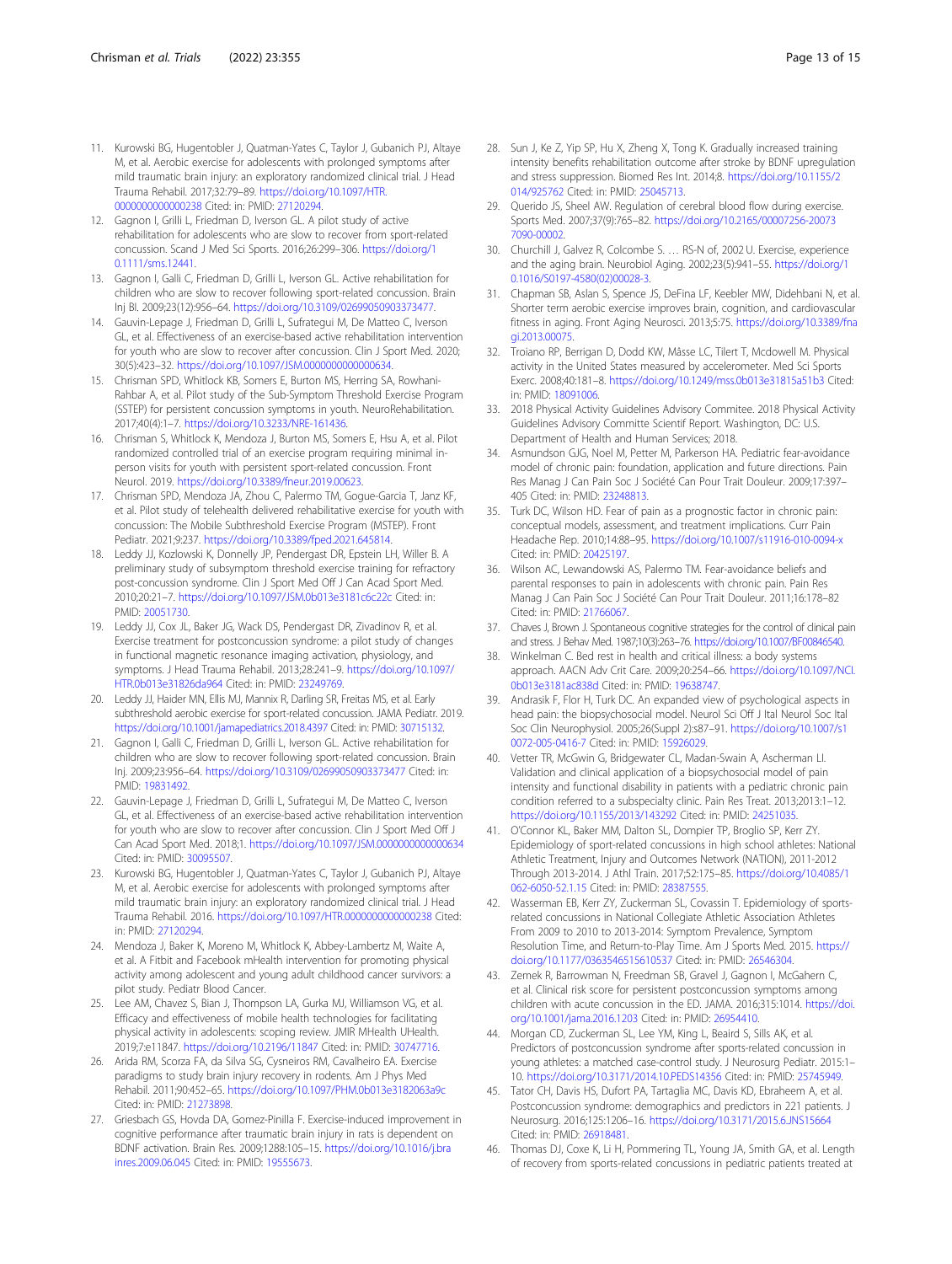<span id="page-13-0"></span>concussion clinics. Clin J Sport Med. 2017;28:1. [https://doi.org/10.1097/JSM.](https://doi.org/10.1097/JSM.0000000000000413) [0000000000000413](https://doi.org/10.1097/JSM.0000000000000413) Cited: in: PMID: [28085687](https://www.ncbi.nlm.nih.gov/pubmed/28085687).

- 47. Goldfield GS, Mallory R, Prud'homme D, Adamo KB. Gender differences in response to a physical activity intervention in overweight and obese children. J Phys Act Health. 2008;5:592–606 Cited: in: PMID: [18648123](https://www.ncbi.nlm.nih.gov/pubmed/18648123).
- 48. Martínez-Vizcaíno V, Sánchez-López M, Notario-Pacheco B, Salcedo-Aguilar F, Solera-Martínez M, Franquelo-Morales P, et al. et al, Gender differences on effectiveness of a school- based physical activity intervention for reducing cardiometabolic risk: a cluster randomized trial. 2014. [https://doi.org/10.11](https://doi.org/10.1186/s12966-014-0154-4) [86/s12966-014-0154-4](https://doi.org/10.1186/s12966-014-0154-4).
- 49. Gagnon I, Grilli L, Friedman D, Iverson GL. A pilot study of active rehabilitation for adolescents who are slow to recover from sport-related concussion. Scand J Med Sci Sports. 2015. <https://doi.org/10.1111/sms.12441> Cited: in: PMID: [25735821](https://www.ncbi.nlm.nih.gov/pubmed/25735821).
- 50. Donnelly TJ, Palermo TM, Newton-John TRO. Parent cognitive, behavioural, and affective factors and their relation to child pain and functioning in pediatric chronic pain: a systematic review and meta-analysis. PAIN. 2020; 161(7):1401–19. [https://doi.org/10.1097/j.pain.0000000000001833.](https://doi.org/10.1097/j.pain.0000000000001833)
- 51. Palermo TM, Chambers CT. Parent and family factors in pediatric chronic pain and disability: an integrative approach. Pain. 2005;119(1-3):1–4. [https://](https://doi.org/10.1016/j.pain.2005.10.027) [doi.org/10.1016/j.pain.2005.10.027.](https://doi.org/10.1016/j.pain.2005.10.027)
- 52. Noel M, Alberts N, Langer SL, Levy RL, Walker LS, Palermo TM. The sensitivity to change and responsiveness of the adult responses to children's symptoms in children and adolescents with chronic pain. J Pediatr Psychol. 2015. <https://doi.org/10.1093/jpepsy/jsv095> Cited: in: PMID: [26493601.](https://www.ncbi.nlm.nih.gov/pubmed/26493601)
- 53. Claar RL, Guite JW, Kaczynski KJ, Logan DE. Factor structure of the adult responses to children's symptoms: validation in children and adolescents with diverse chronic pain conditions. Clin J Pain. 2010;26:410–7. [https://doi.](https://doi.org/10.1097/AJP.0b013e3181cf5706) [org/10.1097/AJP.0b013e3181cf5706](https://doi.org/10.1097/AJP.0b013e3181cf5706) Cited: in: PMID: [20473048](https://www.ncbi.nlm.nih.gov/pubmed/20473048).
- 54. Irby MB, Bond DS, Lipton RB, Nicklas B, Houle TT, Penzien DB. Aerobic exercise for reducing migraine burden: mechanisms, markers, and models of change processes. Headache J Head Face Pain. 2016;56:357–69. [https://](https://doi.org/10.1111/head.12738) [doi.org/10.1111/head.12738](https://doi.org/10.1111/head.12738) Cited: in: PMID: [26643584.](https://www.ncbi.nlm.nih.gov/pubmed/26643584)
- 55. Simons LE, Kaczynski KJ. The fear avoidance model of chronic pain: examination for pediatric application. J Pain. 2012;13(9):827–35. [https://doi.](https://doi.org/10.1016/j.jpain.2012.05.002) [org/10.1016/j.jpain.2012.05.002.](https://doi.org/10.1016/j.jpain.2012.05.002)
- 56. McCarty CA, Zatzick DF, Marcynyszyn LA, Wang J, Hilt R, Jinguji T, et al. Effect of collaborative care on persistent postconcussive symptoms in adolescents: a randomized clinical trial. JAMA Netw Open. 2021;4:e210207. [https://doi.org/1](https://doi.org/10.1001/jamanetworkopen.2021.0207) [0.1001/jamanetworkopen.2021.0207](https://doi.org/10.1001/jamanetworkopen.2021.0207) Cited: in: PMID: [33635325.](https://www.ncbi.nlm.nih.gov/pubmed/33635325)
- 57. Mendoza JA, Baker KS, Moreno MA, Whitlock K, Abbey-Lambertz M, Waite A, et al. A Fitbit and Facebook mHealth intervention for promoting physical activity among adolescent and young adult childhood cancer survivors: a pilot study. Pediatr Blood Cancer. 2017;64(12):e26660. [https://doi.org/10.1](https://doi.org/10.1002/pbc.26660) [002/pbc.26660](https://doi.org/10.1002/pbc.26660).
- 58. Schoenfelder E, Moreno M, Wilner M, Whitlock KB, Mendoza JA. Piloting a mobile health intervention to increase physical activity for adolescents with ADHD. Prev Med Rep. 2017;6:210–3. [https://doi.org/10.1016/j.pmedr.2017.03.](https://doi.org/10.1016/j.pmedr.2017.03.003) [003](https://doi.org/10.1016/j.pmedr.2017.03.003) Cited: in: PMID: [28373931.](https://www.ncbi.nlm.nih.gov/pubmed/28373931)
- 59. Common Data Elements for Traumatic Brain Injury. National Institutes of Health. Available from [http://www.commondataelements.ninds.nih.gov/TBI.a](http://www.commondataelements.ninds.nih.gov/TBI.aspx#tab) [spx#tab](http://www.commondataelements.ninds.nih.gov/TBI.aspx#tab) = Data\_Standards. Accessed on August 15, 2015.
- 60. Yeates KO, Luria J, Bartkowski H, Rusin J, Martin L, Bigler ED. Postconcussive symptoms in children with mild closed head injuries. J Head Trauma Rehabil. 1999;14:337–50 Cited: in: PMID: [10407207](https://www.ncbi.nlm.nih.gov/pubmed/10407207).
- 61. Davis GA, Purcell L, Schneider KJ, Yeates KO, Gioia GA, Anderson V, et al. The Child Sport Concussion Assessment Tool 5th Edition (Child SCAT5). Br J Sports Med. 2017. <https://doi.org/10.1136/bjsports-2017-097492> Cited: in: PMID: [28446452](https://www.ncbi.nlm.nih.gov/pubmed/28446452).
- 62. Moran L. Do postconcussive symptoms discriminate injury severity in pediatric mild traumatic brain injury? Changes. 2012;29:997–1003. [https://](https://doi.org/10.1016/j.biotechadv.2011.08.021) [doi.org/10.1016/j.biotechadv.2011.08.021](https://doi.org/10.1016/j.biotechadv.2011.08.021) Secreted. Cited: in: PMID: [1000000221.](https://www.ncbi.nlm.nih.gov/pubmed/1000000221)
- 63. Ayr LK, Yeates KO, Taylor HG, Browne M. Dimensions of postconcussive symptoms in children with mild traumatic brain injuries. J Int Neuropsychol Soc. 2009;15:19–30. <https://doi.org/10.1017/S1355617708090188> Cited: in: PMID: [19128525](https://www.ncbi.nlm.nih.gov/pubmed/19128525).
- 64. Taylor HG, Dietrich A, Nuss K, Wright M, Rusin J, Bangert B, et al. Postconcussive symptoms in children with mild traumatic brain injury. Neuropsychology. 2010;24:148–59. <https://doi.org/10.1037/a0018112> Cited: in: PMID: [20230109](https://www.ncbi.nlm.nih.gov/pubmed/20230109).
- 65. Fay TB, Yeates KO, Taylor HG, Bangert B, Dietrich A, Nuss KE, et al. Cognitive reserve as a moderator of postconcussive symptoms in children with complicated and uncomplicated mild traumatic brain injury. J Int Neuropsychol Soc. 2010;16:94–105. [https://doi.org/10.1017/S1355617709991](https://doi.org/10.1017/S1355617709991007) [007](https://doi.org/10.1017/S1355617709991007) Cited: in: PMID: [19835663.](https://www.ncbi.nlm.nih.gov/pubmed/19835663)
- 66. Hajek CA, Yeates KO, Taylor HG, Bangert B, Dietrich A, Nuss KE, et al. Agreement between parents and children on ratings of post-concussive symptoms following mild traumatic brain injury. Child Neuropsychol J Norm Abnorm Dev Child Adolesc. 2011;17:17–33. [https://doi.org/10.1080/0929704](https://doi.org/10.1080/09297049.2010.495058) [9.2010.495058](https://doi.org/10.1080/09297049.2010.495058) Cited: in: PMID: [20680882](https://www.ncbi.nlm.nih.gov/pubmed/20680882).
- 67. Varni JW, Seid M, Kurtin PS. PedsQL 4.0: reliability and validity of the Pediatric Quality of Life Inventory version 4.0 generic core scales in healthy and patient populations. Med Care. 2001;39:800–12 Cited: in: PMID: [11468499](https://www.ncbi.nlm.nih.gov/pubmed/11468499).
- 68. Varni JW, Burwinkle TM, Seid M, Skarr D. The PedsQL 4.0 as a pediatric population health measure: feasibility, reliability, and validity. Ambul Pediatr Off J Ambul Pediatr Assoc. 2003;3:329–41 Cited: in: PMID: [14616041](https://www.ncbi.nlm.nih.gov/pubmed/14616041).
- 69. Feld LG, Jain S, Varni JW, Limbers CA. The Pediatric Quality of Life Inventory: measuring pediatric health-related quality of life from the perspective of children and their parents. Pediatr Clin N Am. 2009;56(4):843–63. [https://doi.](https://doi.org/10.1016/j.pcl.2009.05.016) [org/10.1016/j.pcl.2009.05.016](https://doi.org/10.1016/j.pcl.2009.05.016).
- 70. Varni JW, Burwinkle TM, Seid M. The PedsQL<sup>TM</sup> as a pediatric patientreported outcome: reliability and validity of the PedsQL<sup>TM</sup> Measurement Model in 25,000 children. Expert Rev Pharmacoecon Outcomes Res. 2005;5: 705–19. <https://doi.org/10.1586/14737167.5.6.705> Cited: in: PMID: [19807613.](https://www.ncbi.nlm.nih.gov/pubmed/19807613)
- 71. Rivara FP, Koepsell TD, Wang J, Temkin N, Dorsch A, Vavilala MS, et al. Disability 3, 12, and 24 months after traumatic brain injury among children and adolescents. Pediatrics. 2011;128:e1129–38. [https://doi.org/10.1542/](https://doi.org/10.1542/peds.2011-0840) [peds.2011-0840](https://doi.org/10.1542/peds.2011-0840) Cited: in: PMID: [22025592.](https://www.ncbi.nlm.nih.gov/pubmed/22025592)
- 72. O'Connor SS, Zatzick DF, Wang J, Temkin N, Koepsell TD, Jaffe KM, et al. Association between posttraumatic stress, depression, and functional impairments in adolescents 24 months after traumatic brain injury. J Trauma Stress. 2012;25:264–71. <https://doi.org/10.1002/jts.21704> Cited: in: PMID: [22](https://www.ncbi.nlm.nih.gov/pubmed/22729979) [729979](https://www.ncbi.nlm.nih.gov/pubmed/22729979).
- 73. McCarthy ML, MacKenzie EJ, Durbin DR, Aitken ME, Jaffe KM, Paidas CN, et al. The Pediatric Quality of Life Inventory: an evaluation of its reliability and validity for children with traumatic brain injury. Arch Phys Med Rehabil. 2005;86:1901–9. <https://doi.org/10.1016/j.apmr.2005.03.026> Cited: in: PMID: [16213229](https://www.ncbi.nlm.nih.gov/pubmed/16213229).
- 74. Russell K, Selci E, Chu S, Fineblit S, Ritchie L, Ellis MJ. Longitudinal assessment of health-related quality of life following adolescent sportsrelated concussion. J Neurotrauma. 2017;34. [https://doi.org/10.1089/neu.201](https://doi.org/10.1089/neu.2016.4704) [6.4704](https://doi.org/10.1089/neu.2016.4704) Cited: in: PMID: [28077006.](https://www.ncbi.nlm.nih.gov/pubmed/28077006)
- 75. Novak Z, Aglipay M, Barrowman N, Yeates KO, Beauchamp MH, Gravel J, et al. Association of persistent postconcussion symptoms with pediatric quality of life. JAMA Pediatr. 2016;170:e162900. [https://doi.org/10.1001/jama](https://doi.org/10.1001/jamapediatrics.2016.2900) [pediatrics.2016.2900](https://doi.org/10.1001/jamapediatrics.2016.2900) Cited: in: PMID: [27775762](https://www.ncbi.nlm.nih.gov/pubmed/27775762).
- 76. Kroenke K, Spitzer RL, Williams JB. The PHQ-9: validity of a brief depression severity measure. J Gen Intern Med. 2001;16:606–13 Cited: in: PMID: [11556941](https://www.ncbi.nlm.nih.gov/pubmed/11556941).
- 77. Richardson LP, McCauley E, Grossman DC, McCarty C a, Richards J, Russo JE, et al. Evaluation of the Patient Health Questionnaire-9 Item for detecting major depression among adolescents. Pediatrics. 2010;126:1117–23. [https://](https://doi.org/10.1542/peds.2010-0852) [doi.org/10.1542/peds.2010-0852](https://doi.org/10.1542/peds.2010-0852) Cited: in: PMID: [21041282](https://www.ncbi.nlm.nih.gov/pubmed/21041282).
- 78. Fann JR, Bombardier CH, Dikmen S, Esselman P, Warms C a, Pelzer E, et al. Validity of the Patient Health Questionnaire-9 in assessing depression following traumatic brain injury. J Head Trauma Rehabil. 2005;20:501–11 Cited: in: PMID: [16304487](https://www.ncbi.nlm.nih.gov/pubmed/16304487).
- 79. Löwe B, Unützer J, Callahan CM, Perkins AJ, Kroenke K. Monitoring depression treatment outcomes with the patient health questionnaire-9. Med Care. 2004;42:1194–201. [https://doi.org/10.1097/00005650-200412000-](https://doi.org/10.1097/00005650-200412000-00006) [00006](https://doi.org/10.1097/00005650-200412000-00006) Cited: in: PMID: [15550799.](https://www.ncbi.nlm.nih.gov/pubmed/15550799)
- 80. Maizels M, Smitherman T a, Penzien DB. A review of screening tools for psychiatric comorbidity in headache patients. Headache. 2006;46:98–109. <https://doi.org/10.1111/j.1526-4610.2006.00561.x> Cited: in: PMID: [17034404](https://www.ncbi.nlm.nih.gov/pubmed/17034404).
- 81. Spitzer RL, Kroenke K, Williams JBW, Löwe B. A brief measure for assessing generalized anxiety disorder. Arch Intern Med. 2006;166:1092. [https://doi.](https://doi.org/10.1001/archinte.166.10.1092) [org/10.1001/archinte.166.10.1092](https://doi.org/10.1001/archinte.166.10.1092) Cited: in: PMID: [16717171](https://www.ncbi.nlm.nih.gov/pubmed/16717171).
- 82. Löwe B, Decker O, Müller S, Brähler E, Schellberg D, Herzog W, et al. Validation and standardization of the Generalized Anxiety Disorder Screener (GAD-7) in the general population. Med Care. 2008;46:266–74. <https://doi.org/10.1097/MLR.0b013e318160d093> Cited: in: PMID: [183](https://www.ncbi.nlm.nih.gov/pubmed/18388841) [88841](https://www.ncbi.nlm.nih.gov/pubmed/18388841).